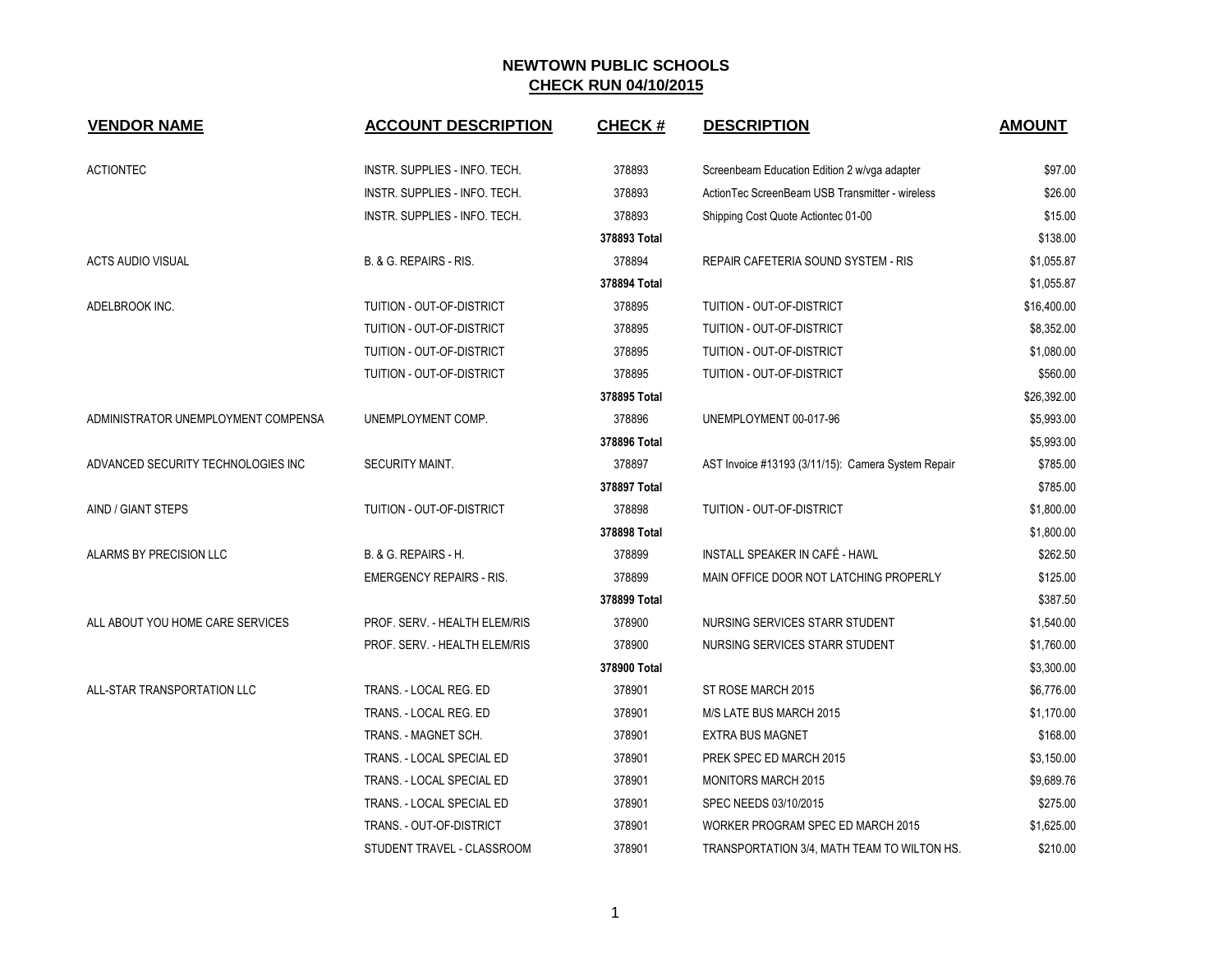| <b>VENDOR NAME</b>                | <b>ACCOUNT DESCRIPTION</b>      | <b>CHECK#</b> | <b>DESCRIPTION</b>                     | <b>AMOUNT</b> |
|-----------------------------------|---------------------------------|---------------|----------------------------------------|---------------|
| ALL-STAR TRANSPORTATION LLC       | STUDENT TRAVEL - MUSIC          | 378901        | COLOR GUARD TO SHELTON HIGH SCHOOL     | \$900.00      |
|                                   | STUDENT TRAVEL - CLASSROOM      | 378901        | UNIFIED SPORTS TO BUNNELL              | \$225.00      |
|                                   |                                 | 378901 Total  |                                        | \$24,188.76   |
| <b>LAURA ALTIERI</b>              | OTHER SUPPLIES - STAFF DEVELOP. | 378902        | PROF DAY 04/02/15                      | \$19.44       |
|                                   |                                 | 378902 Total  |                                        | \$19.44       |
| ALTUS POWER FUNDS, LLC SERIES II  | ELECTRICITY - M.S.              | 378903        | FEB/MAR 2015 SOLAR POWER 9614. KWH     | \$765.80      |
|                                   |                                 | 378903 Total  |                                        | \$765.80      |
| AMERICAN RED CROSS                | STAFF TRAIN. - HEALTH ADMIN.    | 378904        | CPR/FIRST AID TRAINING 2014/15         | \$76.00       |
|                                   |                                 | 378904 Total  |                                        | \$76.00       |
| AMERICAN SCHOOL COUNSELOR         | <b>MEMBERSHIPS - GUIDANCE</b>   | 378905        | One Year Professional Membership       | \$129.00      |
|                                   |                                 | 378905 Total  |                                        | \$129.00      |
| ANTHEM BLUE CROSS AND BLUE SHIELD | P/R - VOLUNTARY VISION INS.     | 378906        | <b>ANTHEM APRIL 2015</b>               | \$1,247.10    |
|                                   |                                 | 378906 Total  |                                        | \$1,247.10    |
| <b>ANTHEM LIFE</b>                | P/R - VOLUNTARY LIFE INS.       | 378907        | ANTHEM VOLUNTARY LIFE APRIL 2015       | \$2,226.12    |
|                                   | P/R - VOLUNTARY LTD INS.        | 378907        | ANTHEM VOLUNTARY LTD INS APRIL 2015    | \$4,755.71    |
|                                   |                                 | 378907 Total  |                                        | \$6,981.83    |
| ARC-O-ROOTER LLC                  | <b>EMERGENCY REPAIRS - HOM.</b> | 378908        | SNAKE SEWER LINE - HOM                 | \$185.00      |
|                                   |                                 | 378908 Total  |                                        | \$185.00      |
| <b>AT&amp;T MOBILITY</b>          | <b>TELEPHONE &amp; CABLE</b>    | 378909        | <b>SERVICES 2014/15</b>                | \$171.42      |
|                                   |                                 | 378909 Total  |                                        | \$171.42      |
| ATLAS SCREEN SUPPLY COMPANY       | REPAIRS - TECH ED.              | 378910        | VASTEX BOOTH 51 WIDE                   | \$1,164.99    |
|                                   |                                 | 378910 Total  |                                        | \$1,164.99    |
| AUTO HOME COMMERCIAL              | B. & G. REPAIRS - H.S.          | 378911        | PROGRAM / SYNCHRONIZE BELLS AND CLOCKS | \$620.00      |
|                                   |                                 | 378911 Total  |                                        | \$620.00      |
| <b>BAGEL DELIGHT</b>              | OTHER SUPPLIES - STAFF DEVELOP. | 378912        | Vanguard iPad Training March 18, 2015  | \$64.95       |
|                                   |                                 | 378912 Total  |                                        | \$64.95       |
| <b>LAURA BATTISTI</b>             | STAFF TRAVEL - CLASSROOM        | 378913        | <b>CONF</b>                            | \$57.56       |
|                                   | STAFF TRAVEL - CLASSROOM        | 378913        | <b>AWARD</b>                           | \$60.48       |
|                                   |                                 | 378913 Total  |                                        | \$118.04      |
| THE BEE PUBLISHING CO.            | ADVERTISING - SUPER.            | 378914        | ADV. 4028                              | \$141.00      |
|                                   |                                 | 378914 Total  |                                        | \$141.00      |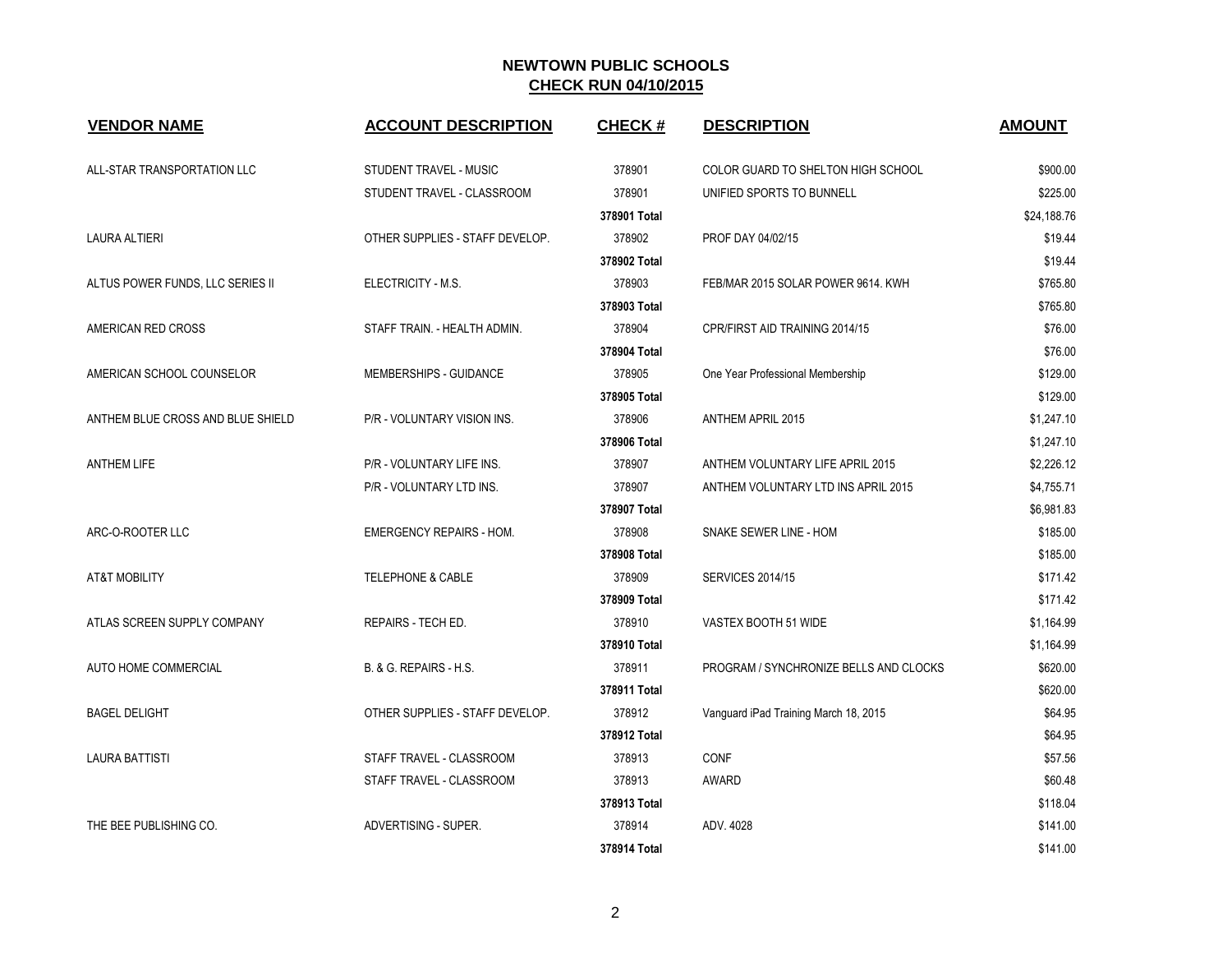| <b>VENDOR NAME</b>                 | <b>ACCOUNT DESCRIPTION</b>           | CHECK #      | <b>DESCRIPTION</b>                            | <b>AMOUNT</b> |
|------------------------------------|--------------------------------------|--------------|-----------------------------------------------|---------------|
| <b>BENHAVEN</b>                    | PROF. SERV. - SP/HEAR.               | 378915       | PROF. SERV. - SP/HEAR.                        | \$2,100.00    |
|                                    |                                      | 378915 Total |                                               | \$2,100.00    |
| BERCHEM, MOSES & DEVLIN, P.C.      | PROF. SERV. - SP. ED. LEGAL          | 378916       | SPEC ED SERV FEB 2015                         | \$7,157.47    |
|                                    | PROF. SERV. - SUPER.                 | 378916       | <b>GEN EDUCATION SERV FEB 2015</b>            | \$8,074.00    |
|                                    |                                      | 378916 Total |                                               | \$15,231.47   |
| BERKSHIRE SEPTIC & PORTABLE TOILET | <b>EQUIP RENTAL - SPORTS</b>         | 378917       | RENTAL OF PORT O POTTY FOR THE YEAR           | \$240.00      |
|                                    |                                      | 378917 Total |                                               | \$240.00      |
| BEST ROUND GOLF CAR REPAIR         | <b>REPAIRS - SPORTS</b>              | 378918       | <b>GOLF CART REPAIRS</b>                      | \$142.50      |
|                                    |                                      | 378918 Total |                                               | \$142.50      |
| RONALD J. BIENKOWSKI               | STAFF TRAVEL - BUS. SERV.            | 378919       | APR 2015 MONTHLY EXPENSE & TRAVEL             | \$300.00      |
|                                    |                                      | 378919 Total |                                               | \$300.00      |
| <b>BLANCHETTE SPORTING GOODS</b>   | <b>INSTR. SUPPLIES - SPORTS</b>      | 378920       | <b>LACROSSE SUPPLIES</b>                      | \$5,216.50    |
|                                    |                                      | 378920 Total |                                               | \$5,216.50    |
| <b>BLICK ART MATERIALS</b>         | <b>INSTR. SUPPLIES - ART</b>         | 378921       | <b>T-SQUARES 24</b>                           | \$60.50       |
|                                    | <b>INSTR. SUPPLIES - ART</b>         | 378921       | TRIBECA POSTER FRAMES 18X24                   | \$115.00      |
|                                    | <b>INSTR. SUPPLIES - ART</b>         | 378921       | SCULPT IT 10 LB                               | \$84.04       |
|                                    | <b>INSTR. SUPPLIES - MUSIC</b>       | 378921       | <b>BLENDER PENCILS</b>                        | \$58.80       |
|                                    | <b>INSTR. SUPPLIES - ART</b>         | 378921       | Art supplies-see attached: construction paper | \$562.01      |
|                                    |                                      | 378921 Total |                                               | \$880.35      |
| <b>BLINDSGUYS</b>                  | <b>EMERGENCY REPAIRS - H.</b>        | 378922       | REPLACE VARIOUS WINDOW BLINDS - HAWL          | \$1,828.00    |
|                                    |                                      | 378922 Total |                                               | \$1,828.00    |
| <b>BMC SOFTWARE INC.</b>           | CONTRACTED SERV. - INFO. TECH.       | 378923       | Track It Maintenance/Updates for Inventory    | \$5,939.59    |
|                                    |                                      | 378923 Total |                                               | \$5,939.59    |
| <b>BOON TRADING COMPANY LLC</b>    | INSTR. SUPPLIES - SOC. STUDIES       | 378924       | Mitsubishi VLT-XD205LP with module            | \$503.98      |
|                                    |                                      | 378924 Total |                                               | \$503.98      |
| <b>JILL BRACKSIECK</b>             | <b>INSTR. SUPPLIES - CLASSROOM</b>   | 378925       | <b>MATH/SCI SUPPLIES</b>                      | \$43.93       |
|                                    |                                      | 378925 Total |                                               | \$43.93       |
| GINA BRADBURY P.T.                 | STAFF TRAVEL - SP. ED. PREK-8        | 378926       | <b>TRAVEL MARCH 2015</b>                      | \$104.82      |
|                                    |                                      | 378926 Total |                                               | \$104.82      |
| KATHLEEN M. BREMER                 | <b>INSTR. SUPPLIES - WORLD LANG.</b> | 378927       | STIPEND FOR CHINESE GUEST TEACHER APR 2015    | \$150.00      |
|                                    |                                      | 378927 Total |                                               | \$150.00      |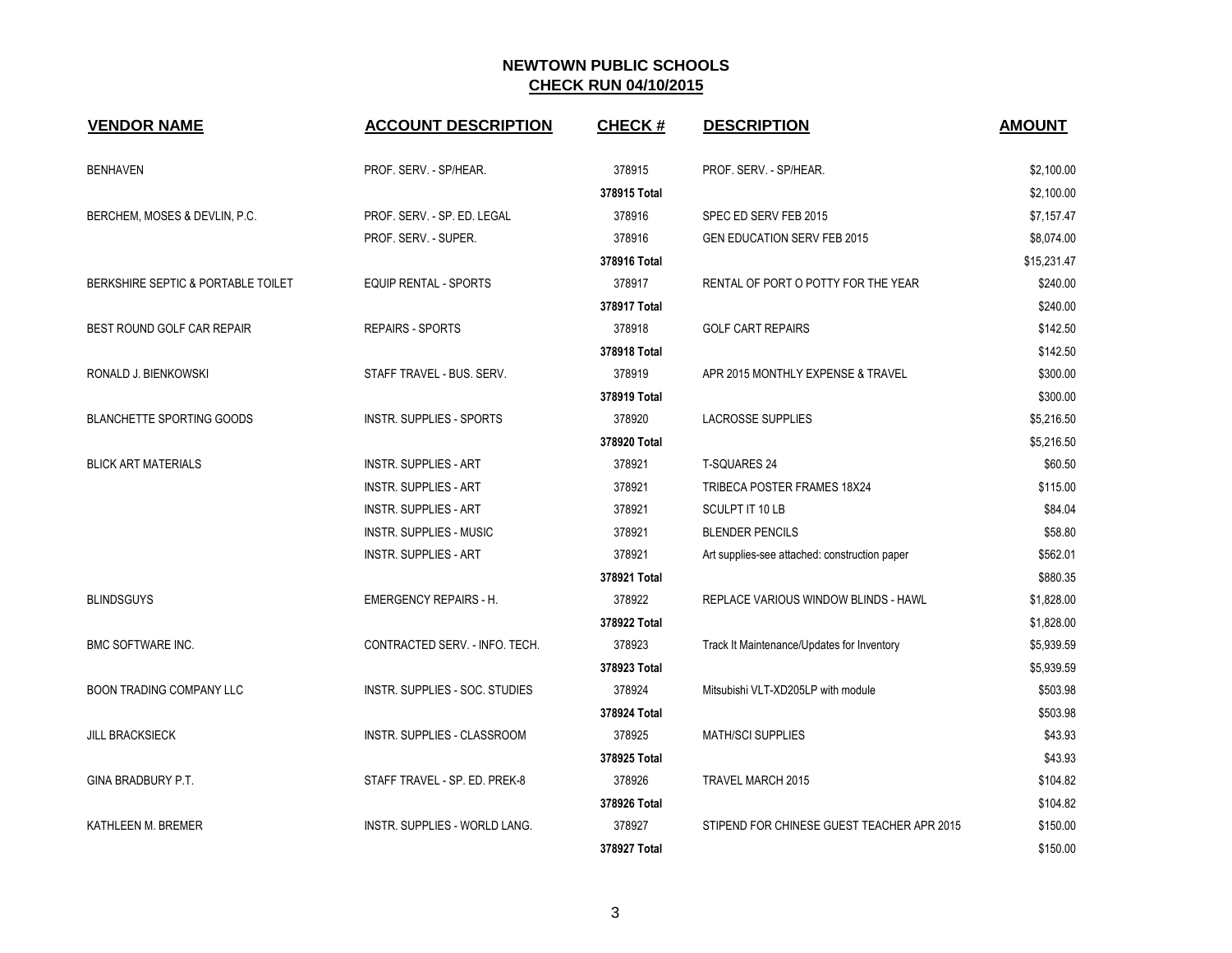| <b>VENDOR NAME</b>                   | <b>ACCOUNT DESCRIPTION</b>         | <b>CHECK#</b> | <b>DESCRIPTION</b>                             | <b>AMOUNT</b> |
|--------------------------------------|------------------------------------|---------------|------------------------------------------------|---------------|
| BREWSTER PAINT & DECORATING CENTER   | <b>B&amp;G SUPPLIES - MAINT.</b>   | 378928        | HORSERADISH PAINT - MAINT SUPPLIES             | \$319.90      |
|                                      |                                    | 378928 Total  |                                                | \$319.90      |
| <b>BUG BUSTER INC.</b>               | <b>B&amp;G CONTRACTED SERV.</b>    | 378929        | MONTHLY PEST CONTROL - ALL SCHOOLS (2014-2015) | \$86.27       |
|                                      | <b>B&amp;G CONTRACTED SERV.</b>    | 378929        | MONTHLY PEST CONTROL - ALL SCHOOLS (2014-2015) | \$77.89       |
|                                      | <b>B&amp;G CONTRACTED SERV.</b>    | 378929        | MONTHLY PEST CONTROL - ALL SCHOOLS (2014-2015) | \$80.11       |
|                                      | <b>B&amp;G CONTRACTED SERV.</b>    | 378929        | MONTHLY PEST CONTROL - ALL SCHOOLS (2014-2015) | \$80.11       |
|                                      | <b>B&amp;G CONTRACTED SERV.</b>    | 378929        | MONTHLY PEST CONTROL - ALL SCHOOLS (2014-2015) | \$79.23       |
|                                      | <b>B&amp;G CONTRACTED SERV.</b>    | 378929        | MONTHLY PEST CONTROL - ALL SCHOOLS (2014-2015) | \$79.23       |
|                                      | <b>B&amp;G CONTRACTED SERV.</b>    | 378929        | MONTHLY PEST CONTROL - ALL SCHOOLS (2014-2015) | \$77.89       |
|                                      |                                    | 378929 Total  |                                                | \$560.73      |
| FREDERIC L. CHAMBERLAIN CENTER INC   | TUITION - OUT-OF-DISTRICT          | 378930        | TUITION - OUT-OF-DISTRICT                      | \$11,316.24   |
|                                      |                                    | 378930 Total  |                                                | \$11,316.24   |
| <b>CHARTER COMMUNICATIONS</b>        | <b>TELEPHONE &amp; CABLE</b>       | 378931        | <b>SERVICES 2014/15</b>                        | \$2,444.79    |
|                                      |                                    | 378931 Total  |                                                | \$2,444.79    |
| <b>CHARTWELLS (BOE)</b>              | <b>INSTR. SUPPLIES - CLASSROOM</b> | 378932        | PARENT MEETING-2/11/2015                       | \$57.75       |
|                                      | INSTR. SUPPLIES - CLASSROOM        | 378932        | ACAPELLA GROUP MEETING                         | \$143.75      |
|                                      | INSTR. SUPPLIES - CLASSROOM        | 378932        | PARENT MEETING                                 | \$154.00      |
|                                      |                                    | 378932 Total  |                                                | \$355.50      |
| COMPANDSAVE                          | INSTR. SUPPLIES - SOC. STUDIES     | 378933        | (SET OF 10-PACK) REPLACEMENT FOR HP CF280A     | \$299.90      |
|                                      |                                    | 378933 Total  |                                                | \$299.90      |
| CONN JUNIOR REPUBLIC INC             | TUITION - OUT-OF-DISTRICT          | 378934        | TUITION - OUT-OF-DISTRICT                      | \$2,411.36    |
|                                      | TUITION - OUT-OF-DISTRICT          | 378934        | TUITION - OUT-OF-DISTRICT                      | \$150.00      |
|                                      |                                    | 378934 Total  |                                                | \$2,561.36    |
| <b>KRISTINE COTTON</b>               | <b>TUTORS - HOMEBOUND</b>          | 378935        | <b>TUTORS - HOMEBOUND</b>                      | \$672.00      |
|                                      |                                    | 378935 Total  |                                                | \$672.00      |
| CPI (CRISIS PREVENTION INTERVENTION) | MEMBERSHIPS - PUPIL SERV.          | 378936        | RENEWAL - BOE CPI TRAINER                      | \$150.00      |
|                                      |                                    | 378936 Total  |                                                | \$150.00      |
| CREATIVE MUSIC & ARTS LLC            | <b>REPAIRS - MUSIC</b>             | 378937        | Oboe repair invoice #627540                    | \$85.00       |
|                                      | <b>REPAIRS - MUSIC</b>             | 378937        | Alto Sax repair - Invoice #627541              | \$35.00       |
|                                      |                                    | 378937 Total  |                                                | \$120.00      |
| <b>CREC</b>                          | PROF. SERV. - SP/HEAR.             | 378938        | AUDIO OBSERVATION AND PPT FOR HOM STUDENT      | \$585.00      |
|                                      |                                    | 378938 Total  |                                                | \$585.00      |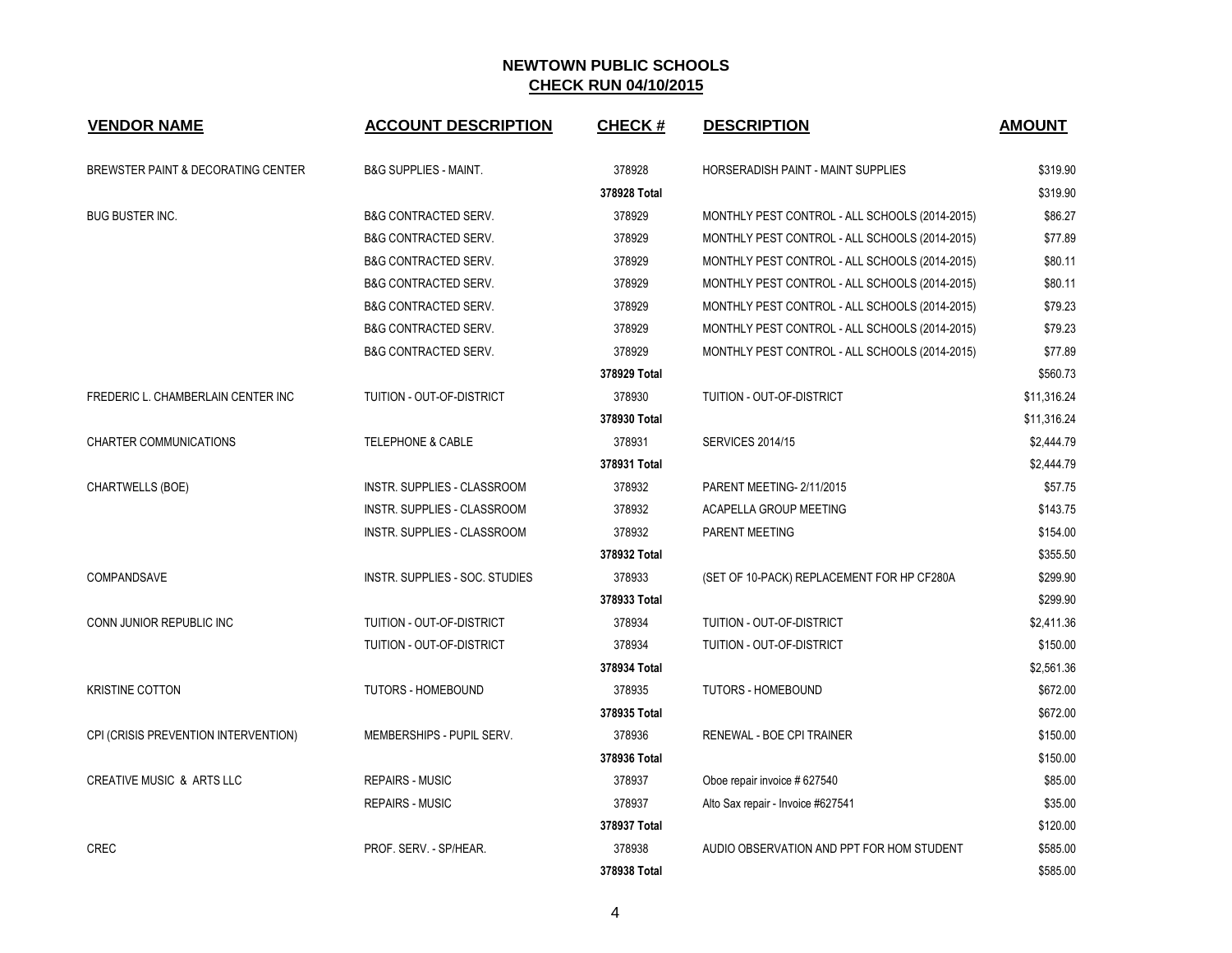| <b>VENDOR NAME</b>                | <b>ACCOUNT DESCRIPTION</b>          | <b>CHECK#</b> | <b>DESCRIPTION</b>                                | <b>AMOUNT</b> |
|-----------------------------------|-------------------------------------|---------------|---------------------------------------------------|---------------|
| <b>CSCA</b>                       | MEMBERSHIPS - GUIDANCE              | 378939        | 2015 Membership Renewals                          | \$400.00      |
|                                   |                                     | 378939 Total  |                                                   | \$400.00      |
| CT. HURRICANES DRUM & BUGLE CORPS | <b>EQUIP RENTAL - MUSIC</b>         | 378940        | TUBA RENTAL AND MARIMBA RENTAL                    | \$1,200.00    |
|                                   |                                     | 378940 Total  |                                                   | \$1,200.00    |
| DELUXE SMALL BUSINESS SALES, INC  | INSTR. SUPPLIES - CLASSROOM         | 378941        | RETURN ADDRESS- ENVELOPES                         | \$2,061.78    |
|                                   |                                     | 378941 Total  |                                                   | \$2,061.78    |
| <b>DEMCO INC</b>                  | <b>SUPPLIES - LIBRARY</b>           | 378942        | Quantity 4 WG13586920, glossy laminator film roll | \$475.57      |
|                                   |                                     | 378942 Total  |                                                   | \$475.57      |
| PAUL DEVINE                       | <b>B&amp;G SUPPLIES - CUSTODIAL</b> | 378943        | SHOES (50059)                                     | \$100.00      |
|                                   |                                     | 378943 Total  |                                                   | \$100.00      |
| AMY DUMOCH, M.A. CCC-SLP          | CONTRACTED SERV. - SP/HEAR.         | 378944        | CONTRACTED SERV. - SP/HEAR.                       | \$1,210.00    |
|                                   |                                     | 378944 Total  |                                                   | \$1,210.00    |
| EAST RIVER ENERGY INC.            | FUEL OIL - M.S.                     | 378945        | OIL 5037H 7200.0 GAL                              | \$22,283.28   |
|                                   |                                     | 378945 Total  |                                                   | \$22,283.28   |
| ELITE MARKETING & PROMOTIONS LLC  | OFF. SUPPLIES - INFO. TECH.         | 378946        | See attached                                      | \$360.54      |
|                                   | OFF. SUPPLIES - INFO. TECH.         | 378946        | Shipping                                          | \$57.21       |
|                                   |                                     | 378946 Total  |                                                   | \$417.75      |
| <b>EVERSOURCE</b>                 | ELECTRICITY - H.                    | 378947        | ELEC 51084633023 28,320 KWH                       | \$5,281.53    |
|                                   | ELECTRICITY - S.H.                  | 378947        | ELEC 51934736059 18,000.00 KWH                    | \$9,400.28    |
|                                   | ELECTRICITY - M.G.                  | 378947        | ELEC 51171733009 29,520.00 KWH                    | \$5,453.06    |
|                                   | ELECTRICITY - HOM.                  | 378947        | ELEC 51844633024 16,704.00 KWH                    | \$8,054.58    |
|                                   | ELECTRICITY - RIS.                  | 378947        | ELEC 51324453075 134,269. KWH                     | \$21,917.25   |
|                                   | ELECTRICITY - M.S.                  | 378947        | ELEC 51658443072 61,490.00 KWH                    | \$9,764.20    |
|                                   | ELECTRICITY - M.S.                  | 378947        | ELEC 51352546030 391.30 KWH                       | \$415.67      |
|                                   | ELECTRICITY - H.S.                  | 378947        | ELEC 51356633040 15. KWH                          | \$45.87       |
|                                   | ELECTRICITY - H.S.                  | 378947        | ELEC 51318375011 321.00 KWH                       | \$121.82      |
|                                   | ELECTRICITY - H.S.                  | 378947        | ELEC 51223253097 20.00 KWH                        | \$46.42       |
|                                   | ELECTRICITY - H.S.                  | 378947        | ELEC 51418253076 333,360. KWH                     | \$53,076.47   |
|                                   |                                     | 378947 Total  |                                                   | \$113,577.15  |
| <b>EVERSOURCE</b>                 | PROPANE & NATURAL GAS - HAW.        | 378948        | GAS 57890556004 3060, CCF                         | \$2,427.25    |
|                                   | PROPANE & NATURAL GAS - RIS.        | 378948        | GAS 57526160064 227 CCF                           | \$269.05      |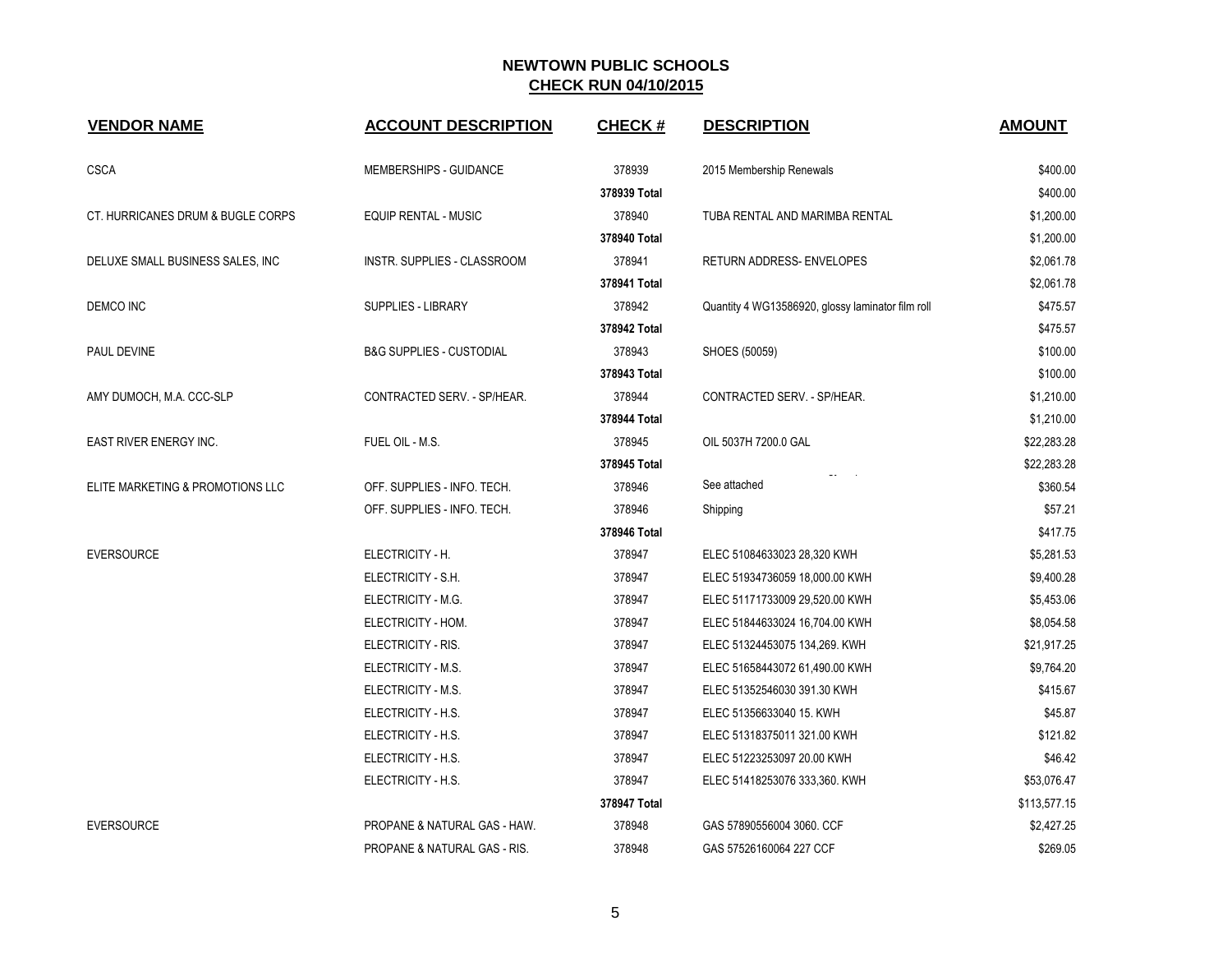| <b>VENDOR NAME</b>            | <b>ACCOUNT DESCRIPTION</b>       | <b>CHECK#</b> | <b>DESCRIPTION</b>                       | <b>AMOUNT</b> |
|-------------------------------|----------------------------------|---------------|------------------------------------------|---------------|
| <b>EVERSOURCE</b>             | PROPANE & NATURAL GAS - RIS.     | 378948        | GAS 57410220032 10,870. CCF              | \$7,707.89    |
|                               | PROPANE & NATURAL GAS - M.S.     | 378948        | GAS 57201350022 262 CCF                  | \$299.97      |
|                               | PROPANE & NATURAL GAS - H.S.     | 378948        | GAS 57445161052 33,370 CCF               | \$22,542.26   |
|                               | PROPANE & NATURAL GAS - H.S.     | 378948        | GAS 57379855042 660. CCF                 | \$666.51      |
|                               |                                  | 378948 Total  |                                          | \$33,912.93   |
| <b>EXCEL TUTORING LLC</b>     | <b>TUTORS - HOMEBOUND</b>        | 378949        | <b>TUTORS - HOMEBOUND</b>                | \$1,237.50    |
|                               | TUTORS - HOMEBOUND               | 378949        | <b>TUTORS - HOMEBOUND</b>                | \$6,520.00    |
|                               |                                  | 378949 Total  |                                          | \$7,757.50    |
| <b>FEDEX</b>                  | OFF. SUPPLIES - INFO. TECH.      | 378950        | <b>SERV</b>                              | \$26.00       |
|                               |                                  | 378950 Total  |                                          | \$26.00       |
| <b>FEDEX</b>                  | INSTR. SUPPLIES - CLASSROOM      | 378951        | POSTAGE                                  | \$13.18       |
|                               |                                  | 378951 Total  |                                          | \$13.18       |
| <b>FISHER SCIENTIFIC</b>      | <b>INSTR. SUPPLIES - SCIENCE</b> | 378952        | S1503S SHARK                             | \$253.92      |
|                               |                                  | 378952 Total  |                                          | \$253.92      |
| FOLLETT SCHOOL SOLUTIONS INC. | <b>SUPPLIES - LIBRARY</b>        | 378953        | Book Order per attached. Free Shipping.  | \$410.83      |
|                               |                                  | 378953 Total  |                                          | \$410.83      |
| LORRAINE D. FOSTER DAY SCHOOL | TUITION - OUT-OF-DISTRICT        | 378954        | TUITION - OUT-OF-DISTRICT                | \$5,092.50    |
|                               |                                  | 378954 Total  |                                          | \$5,092.50    |
| THE FOUNDATION SCHOOL         | TUITION - OUT-OF-DISTRICT        | 378955        | TUITION - OUT-OF-DISTRICT                | \$25,200.00   |
|                               |                                  | 378955 Total  |                                          | \$25,200.00   |
| FULL COMPASS SYSTEMS LTD      | REPAIRS - MUSIC                  | 378956        | LAPM 75W 110/130V MR16 0002258           | \$84.15       |
|                               | <b>REPAIRS - MUSIC</b>           | 378956        | <b>DROPSHIP FEE</b>                      | \$10.00       |
|                               | <b>REPAIRS - MUSIC</b>           | 378956        | LAPM 75W 110/130V MR16 0002258           | \$28.05       |
|                               |                                  | 378956 Total  |                                          | \$122.20      |
| <b>BARBARA GASPARINE</b>      | OFF. SUPPLIES - ADMIN.           | 378957        | ADM SUPPLIES PROF MEETING                | \$340.00      |
|                               | OFF. SUPPLIES - ADMIN.           | 378957        | <b>ADMIN SUPPLIES</b>                    | \$78.03       |
|                               |                                  | 378957 Total  |                                          | \$418.03      |
| DR. LINDA A. GEJDA            | STAFF TRAVEL - SUPER.            | 378958        | APR 2015 MONTHLY EXPENSE & TRAVEL        | \$300.00      |
|                               |                                  | 378958 Total  |                                          | \$300.00      |
| <b>GLOBAL MECHANICAL LLC</b>  | <b>B&amp;G CONTRACTED SERV.</b>  | 378959        | HVAC PREV MAINT CONTRACT 2014-2015 (HOM) | \$6,875.00    |
|                               | <b>B&amp;G CONTRACTED SERV.</b>  | 378959        | HVAC PREV MAINT CONTRACT 2014-2015 - RIS | \$16,275.00   |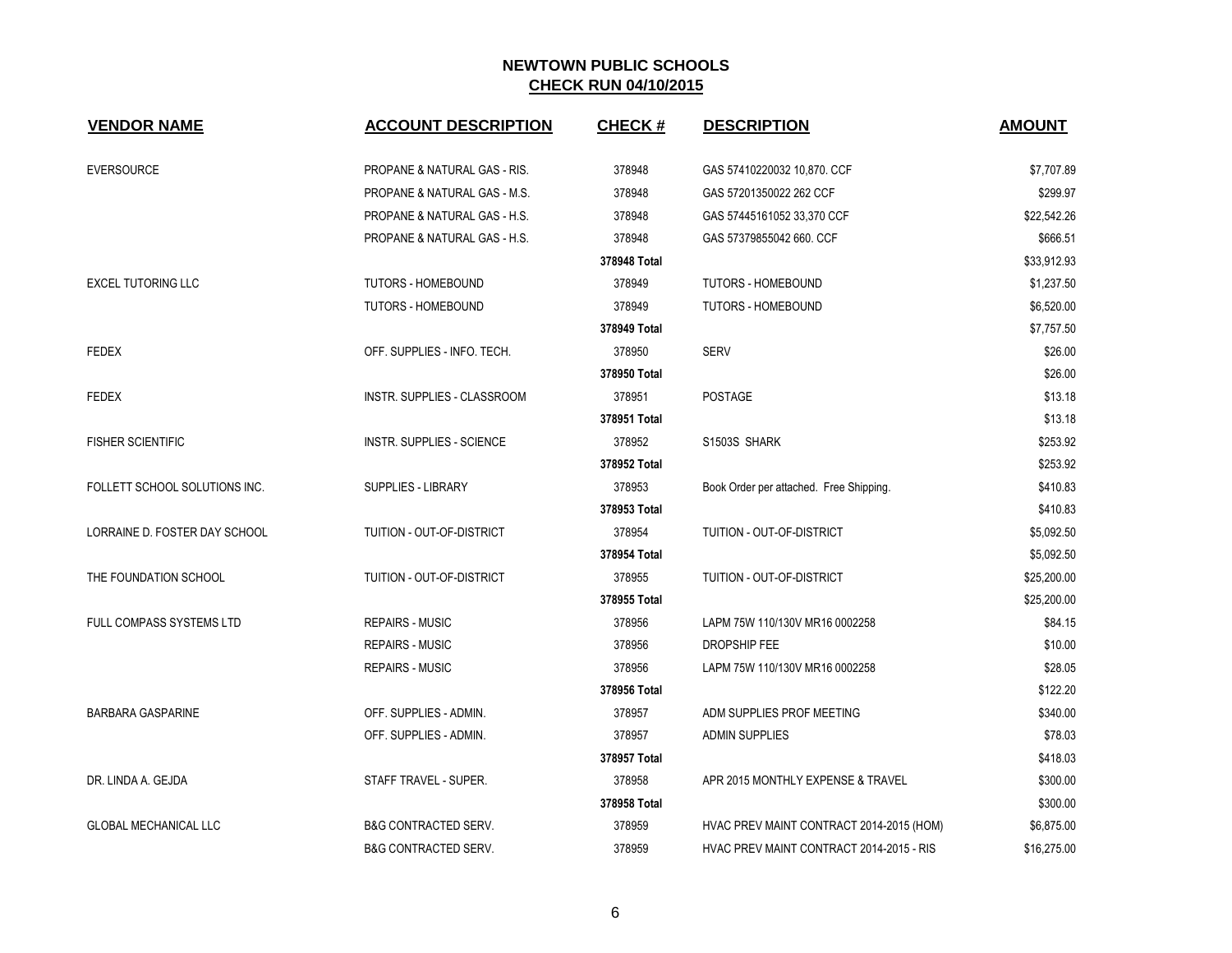| <b>VENDOR NAME</b>                | <b>ACCOUNT DESCRIPTION</b>          | <b>CHECK#</b> | <b>DESCRIPTION</b>                               | <b>AMOUNT</b> |
|-----------------------------------|-------------------------------------|---------------|--------------------------------------------------|---------------|
| <b>GLOBAL MECHANICAL LLC</b>      | <b>B&amp;G CONTRACTED SERV.</b>     | 378959        | HVAC PREV MAINT CONTRACT 2014-2015 - HAWL/MG/NMS | \$9,875.25    |
|                                   | <b>B&amp;G CONTRACTED SERV.</b>     | 378959        | HVAC PREV MAINT CONTRACT 2014-2015 - NHS         | \$27,125.00   |
|                                   |                                     | 378959 Total  |                                                  | \$60,150.25   |
| GOLDIE AND LIBRO MUSIC CENTER LLC | <b>INSTR. SUPPLIES - MUSIC</b>      | 378960        | MUSIC SUPPLIES-2014-15                           | \$167.70      |
|                                   |                                     | 378960 Total  |                                                  | \$167.70      |
| <b>CATHARINE GORALSKI</b>         | STAFF TRAVEL - PUPIL SERV.          | 378961        | TRAVEL FEB 2015                                  | \$87.86       |
|                                   | STAFF TRAVEL - PUPIL SERV.          | 378961        | <b>TRAVEL MARCH 2015</b>                         | \$112.47      |
|                                   | STAFF TRAVEL - PUPIL SERV.          | 378961        | TRAVEL JAN 2015                                  | \$97.06       |
|                                   |                                     | 378961 Total  |                                                  | \$297.39      |
| <b>GRAINGER</b>                   | REPAIRS - TECH ED.                  | 378962        | SCREWDRIVERS-SOCKETS BIT SETS                    | \$54.60       |
|                                   | <b>REPAIRS - TECH ED.</b>           | 378962        | SCREWDRIVERS-SOCKETS BIT SETS                    | \$88.72       |
|                                   | REPAIRS - TECH ED.                  | 378962        | CONTACT TIP WIRE SIZE O                          | \$5.27        |
|                                   | REPAIRS - TECH ED.                  | 378962        | HEX NUT GRADE 8 PAK OF 50                        | \$4.04        |
|                                   | REPAIRS - TECH ED.                  | 378962        | LED LAMP A19 MEDIUM 10.5W 2700K                  | \$18.34       |
|                                   | <b>B&amp;G SUPPLIES - MAINT.</b>    | 378962        | DOOR CLOSURE, PIPE PLUG, REPAIR CLAMP            | \$133.58      |
|                                   | <b>B&amp;G SUPPLIES - MAINT.</b>    | 378962        | DOOR CLOSURE, PIPE PLUG, REPAIR CLA              | \$27.63       |
|                                   | <b>B&amp;G SUPPLIES - MAINT.</b>    | 378962        | DOOR CLOSURE, PIPE PLUG, REPAIR CLAMP            | \$21.74       |
|                                   | B&G SUPPLIES - MAINT.               | 378962        | DOOR CLOSURE, PIPE PLUG, REPAIR CLAMP            | \$10.55       |
|                                   | <b>B&amp;G SUPPLIES - MAINT.</b>    | 378962        | DOOR CLOSURE, PIPE PLUG, REPAIR CLAMP            | \$432.23      |
|                                   |                                     | 378962 Total  |                                                  | \$796.70      |
| <b>STEPHANIE GREAVES</b>          | STAFF TRAVEL - PUPIL SERV.          | 378963        | <b>TRAVEL CASELOAD</b>                           | \$36.78       |
|                                   |                                     | 378963 Total  |                                                  | \$36.78       |
| HAT CITY PAPER & SUPPLY CO.       | <b>B&amp;G SUPPLIES - CUSTODIAL</b> | 378964        | LYSOL, HAND CLEANER, SPONGES                     | \$1,616.25    |
|                                   |                                     | 378964 Total  |                                                  | \$1,616.25    |
| HB COMMUNICATIONS INC.            | INSTR. SUPPLIES - INFO. TECH.       | 378965        | MVGAMAM12 - 12 VGA with AudioNO SHIPPING         | \$105.00      |
|                                   |                                     | 378965 Total  |                                                  | \$105.00      |
| <b>HEARST CT POST</b>             | ADVERTISING - SUPER.                | 378966        | DATA BASE ADMIN ADV.                             | \$116.55      |
|                                   |                                     | 378966 Total  |                                                  | \$116.55      |
| <b>HERITAGE HOTEL</b>             | CONTRACTED SERV. - ADMIN.           | 378967        | <b>DEPOSIT HERITAGE HOTEL</b>                    | \$2,500.00    |
|                                   |                                     | 378967 Total  |                                                  | \$2,500.00    |
| <b>ERIK HOLST - GRUBBE</b>        | STAFF TRAVEL - CLASSROOM            | 378968        | TRAVEL AIRFARE D.E.C.A. NATIONAL COI             | \$599.20      |
|                                   |                                     | 378968 Total  |                                                  | \$599.20      |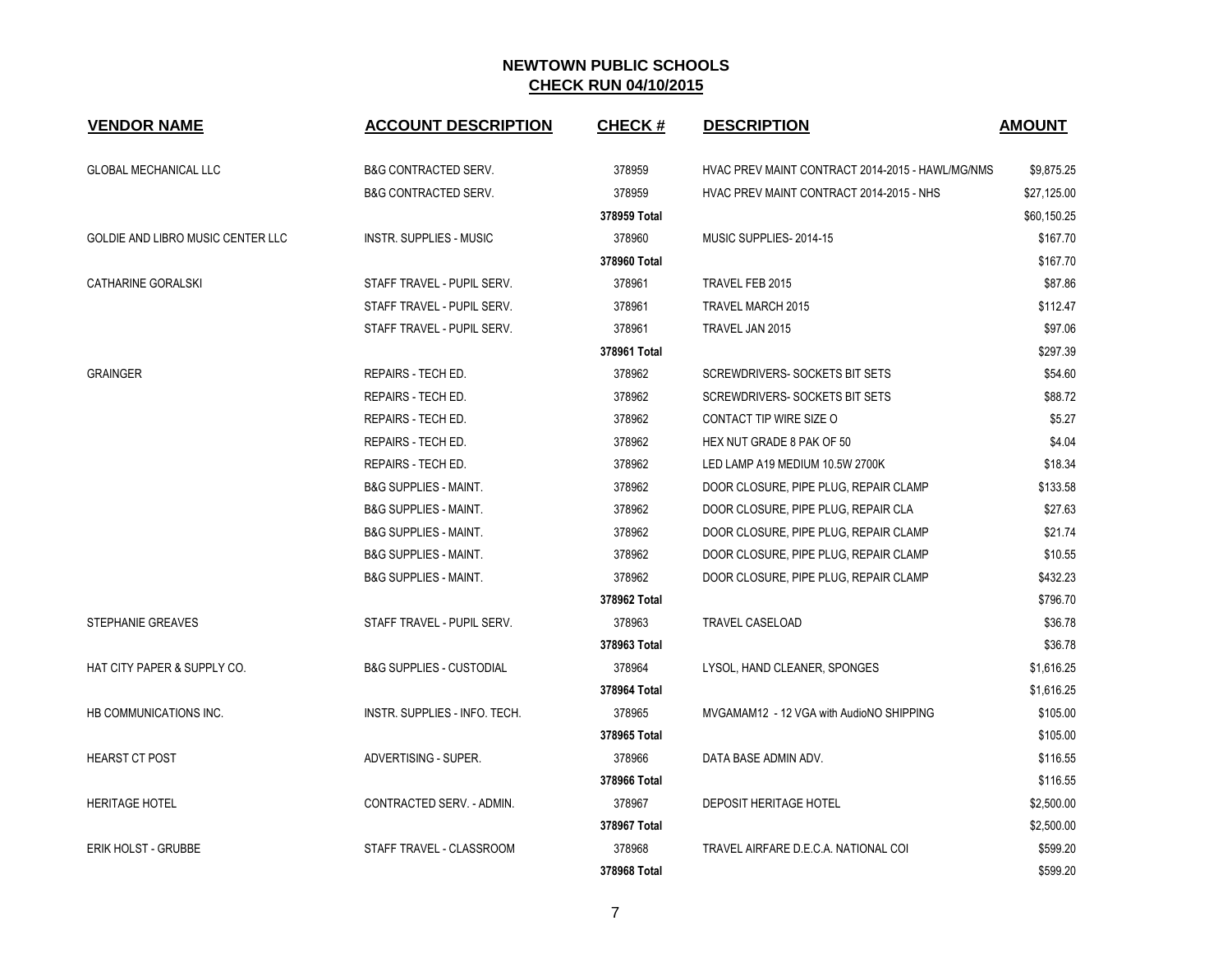| <b>VENDOR NAME</b>                     | <b>ACCOUNT DESCRIPTION</b>          | <b>CHECK#</b> | <b>DESCRIPTION</b>                            | <b>AMOUNT</b> |
|----------------------------------------|-------------------------------------|---------------|-----------------------------------------------|---------------|
| HOMETOWN TOOL LLC                      | <b>B&amp;G SUPPLIES - CUSTODIAL</b> | 378969        | CUSTODIAN UNIFORM ENCUMBER (2014-2015)        | \$12.00       |
|                                        |                                     | 378969 Total  |                                               | \$12.00       |
| THE INSTITUTE OF PROFESSIONAL PRACTICE | PROF. SERV. - PSYCH/MED. EVAL.      | 378970        | PROF. SERV. - PSYCH/MED. EVAL.                | \$9,300.00    |
|                                        |                                     | 378970 Total  |                                               | \$9,300.00    |
| THE INSTRUMENTALIST CO.                | <b>INSTR. SUPPLIES - MUSIC</b>      | 378971        | <b>AWARDS</b>                                 | \$140.00      |
|                                        |                                     | 378971 Total  |                                               | \$140.00      |
| <b>LISA JOHNS</b>                      | STAFF TRAVEL - INFO. TECH.          | 378972        | TRAVEL MARCH 2015                             | \$83.20       |
|                                        |                                     | 378972 Total  |                                               | \$83.20       |
| KAMCO SUPPLY CORP OF NEW ENGLAND       | <b>B&amp;G SUPPLIES - MAINT.</b>    | 378973        | KICK PLATE HANGER, KICK PLATE SCREW, EXT CORD | \$96.34       |
|                                        |                                     | 378973 Total  |                                               | \$96.34       |
| <b>KRISTOFER KELSO</b>                 | STAFF TRAVEL - CLASSROOM            | 378974        | <b>TRAVEL CONF</b>                            | \$37.00       |
|                                        |                                     | 378974 Total  |                                               | \$37.00       |
| KIDS LANGUAGE CENTER                   | PROF. SERV. - SP/HEAR.              | 378975        | PROF. SERV. - SP/HEAR.                        | \$1,000.00    |
|                                        |                                     | 378975 Total  |                                               | \$1,000.00    |
| PAM KOHN                               | <b>TEXTBOOKS - READING</b>          | 378976        | ASSOR BOOKS                                   | \$1,888.03    |
|                                        |                                     | 378976 Total  |                                               | \$1,888.03    |
| THOMAS M. KUROSKI                      | <b>INSTR. SUPPLIES - SCIENCE</b>    | 378977        | <b>CLEANING SPRAY FOR AMATORY</b>             | \$8.00        |
|                                        |                                     | 378977 Total  |                                               | \$8.00        |
| LEAHY'S FUELS INC.                     | PROPANE & NATURAL GAS - M.G.        | 378978        | PROPANE 56117G 205.5 UNITS                    | \$367.85      |
|                                        |                                     | 378978 Total  |                                               | \$367.85      |
| <b>LEARNING A-Z</b>                    | <b>INSTR. SUPPLIES - SCIENCE</b>    | 378979        | License renewal - Science A-Z                 | \$185.86      |
|                                        |                                     | 378979 Total  |                                               | \$185.86      |
| LOADING DOCK CENTRAL LLC               | <b>B&amp;G CONTRACTED SERV.</b>     | 378980        | PREV MAINT ON LOADING DOCK LIFTS - RIS / NHS  | \$181.00      |
|                                        |                                     | 378980 Total  |                                               | \$181.00      |
| DR. ANA PAULA MACHADO                  | MEDICAL ADVISOR - HEALTH ADMIN      | 378981        | MEDICAL DIRECTOR APR 2015                     | \$833.33      |
|                                        |                                     | 378981 Total  |                                               | \$833.33      |
| MARSHALL MEMO LLC.                     | STAFF TRAIN. - CLASSROOM            | 378982        | 10 READERS FOR MARSHALL MEMO                  | \$170.00      |
|                                        |                                     | 378982 Total  |                                               | \$170.00      |
| W.B. MASON., INC                       | OFF. SUPPLIES - BUS. SERV.          | 378983        | <b>SUPPLIES 2014/15</b>                       | (\$72.00)     |
|                                        | OFF. SUPPLIES - BUS. SERV.          | 378983        | <b>SUPPLIES 2014/15</b>                       | \$119.88      |
|                                        | OFF. SUPPLIES - BUS. SERV.          | 378983        | <b>SUPPLIES 2014/15</b>                       | \$135.45      |
|                                        | OFF. SUPPLIES - BUS. SERV.          | 378983        | <b>SUPPLIES 2014/15</b>                       | \$30.62       |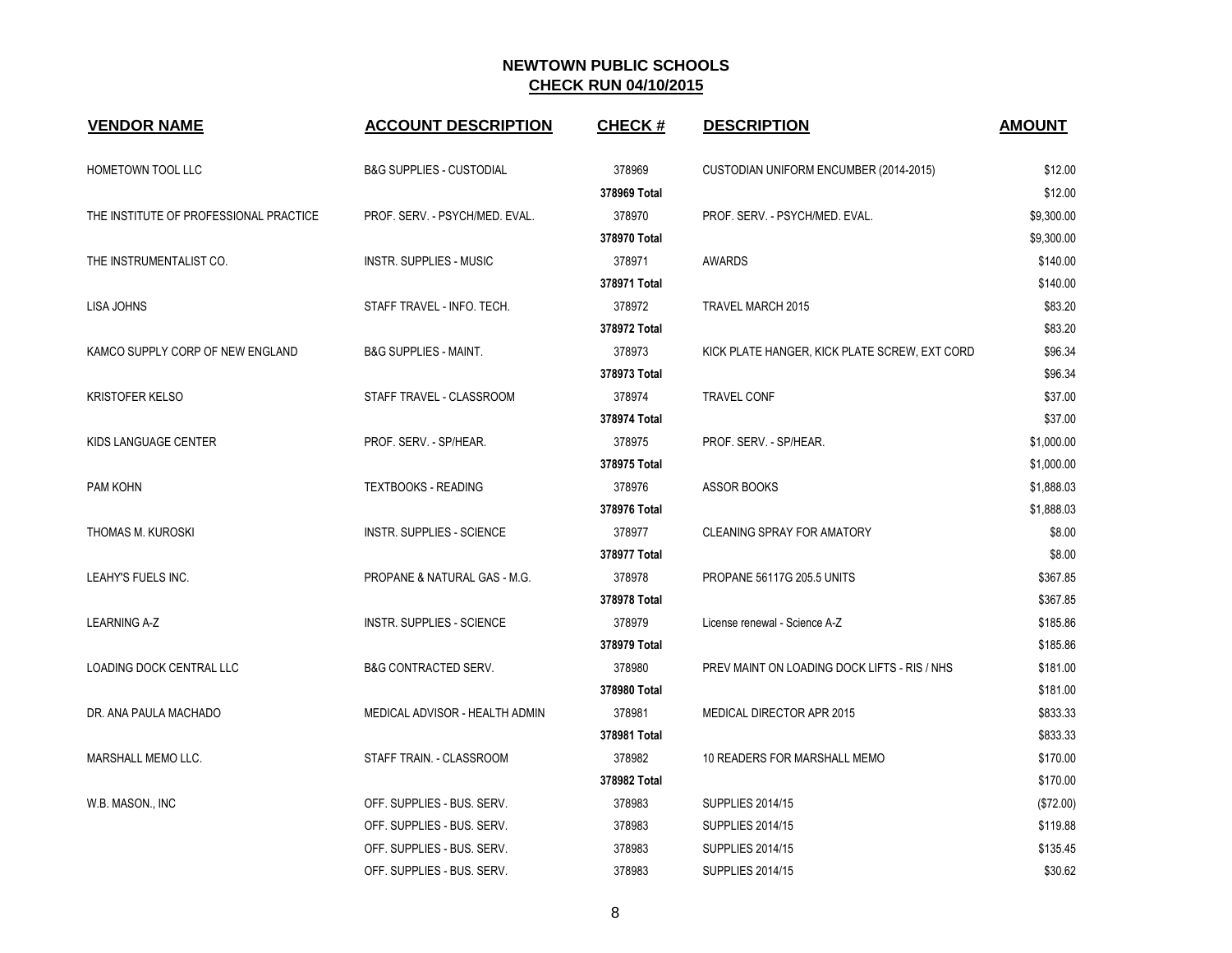| <b>VENDOR NAME</b>                   | <b>ACCOUNT DESCRIPTION</b>        | <b>CHECK#</b> | <b>DESCRIPTION</b>                                    | <b>AMOUNT</b> |
|--------------------------------------|-----------------------------------|---------------|-------------------------------------------------------|---------------|
| W.B. MASON., INC                     | OFF. SUPPLIES - BUS. SERV.        | 378983        | <b>SUPPLIES 2014/15</b>                               | \$155.86      |
|                                      | OFF. SUPPLIES - BUS. SERV.        | 378983        | <b>SUPPLIES 2014/15</b>                               | \$138.62      |
|                                      | INSTR. SUPPLIES - GUIDANCE        | 378983        | SWI48200 - Swing line Electric Stapler                | \$96.62       |
|                                      | <b>INSTR. SUPPLIES - GUIDANCE</b> | 378983        | AVE5366 - Avery Folder Labels                         | \$46.99       |
|                                      | INSTR. SUPPLIES - GUIDANCE        | 378983        | UNV47210 - Universal Ruled Index Cards                | \$7.00        |
|                                      | <b>INSTR. SUPPLIES - GUIDANCE</b> | 378983        | AVE74401- Avery Top-Load Sheet Protectors             | \$98.97       |
|                                      | <b>INSTR. SUPPLIES - GUIDANCE</b> | 378983        | WAV40414 - Neenah Paper - Card Stock                  | \$61.98       |
|                                      | <b>INSTR. SUPPLIES - GUIDANCE</b> | 378983        | SMD24134 - Smead Manila Folders                       | \$73.98       |
|                                      | <b>INSTR. SUPPLIES - GUIDANCE</b> | 378983        | RAY-ALAAA-24 - Rayovac Ultra Pro Alkaline Batteries   | \$17.49       |
|                                      | INSTR. SUPPLIES - CLASSROOM       | 378983        | Tissues, facial                                       | \$686.50      |
|                                      | <b>INSTR. SUPPLIES - MATH</b>     | 378983        | Hammermill 8 1/2 x 11 105007 - 20lb / 92 brightness   | \$1,439.64    |
|                                      | INSTR. SUPPLIES - GUIDANCE        | 378983        | Hammermill 8 1/2 x 11 105007 - 20 lb. / 92 brightness | \$1,839.54    |
|                                      | OFF. SUPPLIES - ADMIN.            | 378983        | White Copy paper, priced per CT consortium bid        | \$485.40      |
|                                      | <b>SUPPLIES - LIBRARY</b>         | 378983        | Item# AVE58163 Avery Shipping labels.                 | \$14.99       |
|                                      | SUPPLIES - LIBRARY                | 378983        | Item# MMM810P10K, Scotch magic tape value pack.       | \$17.19       |
|                                      | <b>SUPPLIES - LIBRARY</b>         | 378983        | Item# SWI35108 Swingline economy staples.             | \$1.80        |
|                                      | <b>SUPPLIES - LIBRARY</b>         | 378983        | Item# FSK01004761J Fiskars soft grip scissors.        | \$20.38       |
|                                      | SUPPLIES - LIBRARY                | 378983        | \$BICWOFQD12WE Bic white out.                         | \$20.99       |
|                                      | <b>SUPPLIES - LIBRARY</b>         | 378983        | Item# DUC0007424 Duck carton sealing tape.            | \$27.54       |
|                                      | INSTR. SUPPLIES - CLASSROOM       | 378983        | Blue, Lined, 3 x 5 inch index cards, 100/pack         | \$2.88        |
|                                      | INSTR. SUPPLIES - CLASSROOM       | 378983        | Cherry, Lined, 3 x 5 inch index cards, 100/pack       | \$3.12        |
|                                      | INSTR. SUPPLIES - CLASSROOM       | 378983        | White, Lined, 3 x 5 inch index cards, 100/pack        | \$1.40        |
|                                      | INSTR. SUPPLIES - GUIDANCE        | 378983        | Toner, HP80X for Hp LaserJet Pro400.                  | \$165.00      |
|                                      |                                   | 378983 Total  |                                                       | \$5,637.83    |
| MCKENNEY MECHANICAL CONTRACTORS INC. | <b>EMERGENCY REPAIRS - M.S.</b>   | 378984        | FLAME FAILURE BOILER 4 - NMS                          | \$915.99      |
|                                      |                                   | 378984 Total  |                                                       | \$915.99      |
| WILLIAM B. MEYER INC.                | OFF. SUPPLIES - PUPIL SERV.       | 378985        | MONTHLY STORAGE                                       | \$60.19       |
|                                      |                                   | 378985 Total  |                                                       | \$60.19       |
| MOBILE MINI, INC.                    | <b>EQUIP RENTAL - B&amp;G</b>     | 378986        | STORAGE CONTAINER RENTAL E726 - 2014-2015             | \$75.00       |
|                                      |                                   | 378986 Total  |                                                       | \$75.00       |
| E. A. MORSE & CO. INC.               | <b>REPAIRS - CUSTODIAL</b>        | 378987        | BURNISHER REPAIR - CUST MACHINE REP                   | \$206.00      |
|                                      |                                   | 378987 Total  |                                                       | \$206.00      |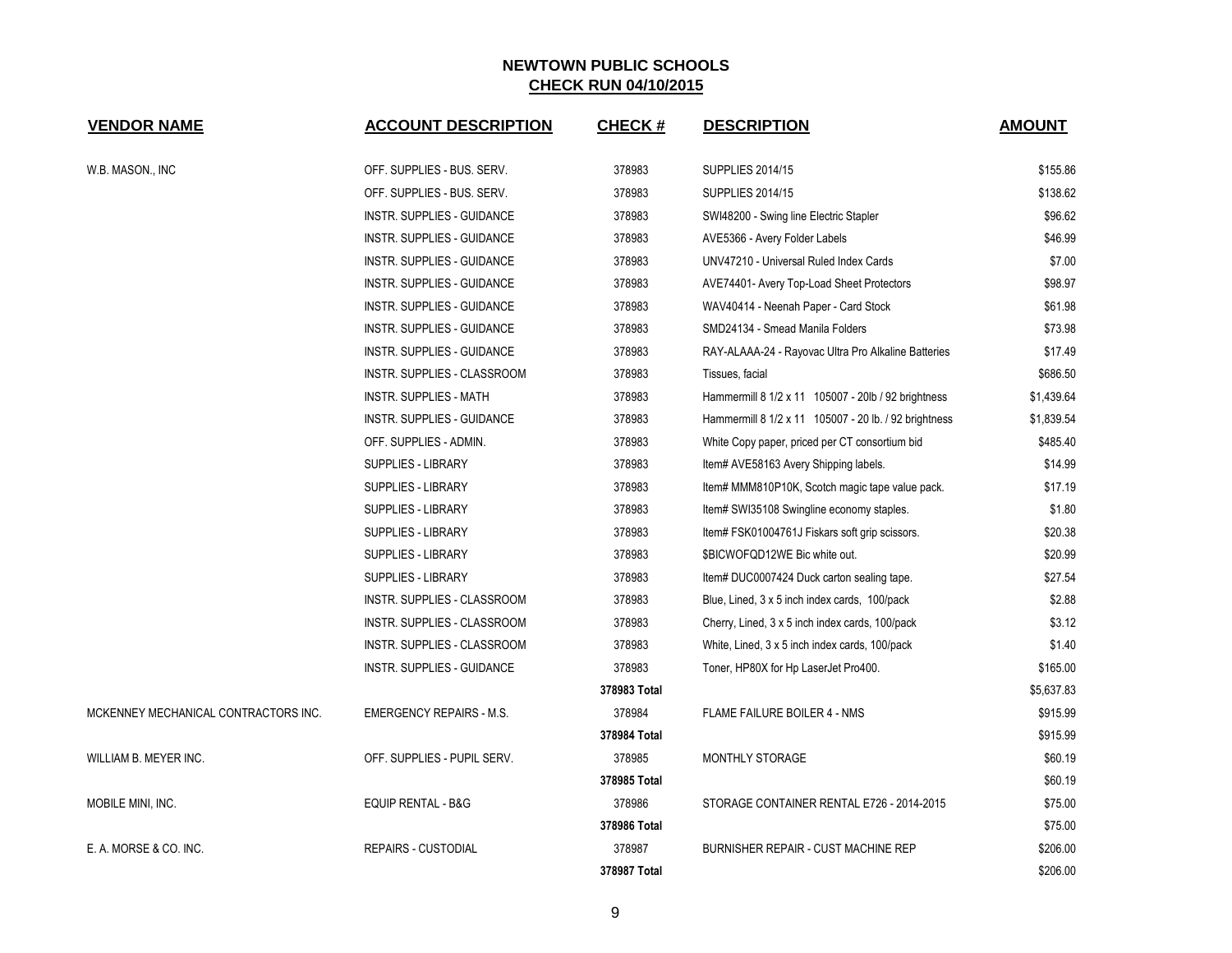| <b>VENDOR NAME</b>                    | <b>ACCOUNT DESCRIPTION</b>           | CHECK #      | <b>DESCRIPTION</b>                        | <b>AMOUNT</b> |
|---------------------------------------|--------------------------------------|--------------|-------------------------------------------|---------------|
| NAGEL ELECTRIC LLC                    | B. & G. REPAIRS - H.                 | 378988       | INSTALL OUTSIDE LIGHT BY DUMPSTERS - HAWL | \$300.00      |
|                                       | <b>B. &amp; G. REPAIRS - H.S.</b>    | 378988       | PARKING LOT POLE LIGHT REPAIR - NHS       | \$340.00      |
|                                       |                                      | 378988 Total |                                           | \$640.00      |
| <b>NASCO</b>                          | <b>REPAIRS - LIFE MAN /CULINARY</b>  | 378989       | FINGER PAINT-POSTERS-PAPERS-SEE CART      | \$192.06      |
|                                       |                                      | 378989 Total |                                           | \$192.06      |
| NAVIANCE INC.                         | CONTRACTED SERV. - GUIDANCE          | 378990       | Subscription - Alumini Tracker            | \$106.25      |
|                                       |                                      | 378990 Total |                                           | \$106.25      |
| NEOPOST NORTHEAST DISTRICT            | INSTR. SUPPLIES - CLASSROOM          | 378991       | <b>INK CARTRIDGE</b>                      | \$190.00      |
|                                       |                                      | 378991 Total |                                           | \$190.00      |
| NEW ENGLAND FITNESS DISTRIBUTORS INC. | REPAIRS - P.E.                       | 378992       | FITNESS EQUIPMENT REPAIRS                 | \$358.69      |
|                                       |                                      | 378992 Total |                                           | \$358.69      |
| NEW ENGLAND SPORTSWEAR                | <b>INSTR. SUPPLIES - SPORTS</b>      | 378993       | PRINTED UNIFORMS                          | \$607.50      |
|                                       |                                      | 378993 Total |                                           | \$607.50      |
| NEWTOWN BOARD OF EDUCATION            | <b>MEDICAL INS. PREMIUMS</b>         | 378994       | <b>LONG TERM DISABILITY</b>               | \$1,571.93    |
|                                       | <b>ADMINISTRATION FEES</b>           | 378994       | <b>DENTAL ADM</b>                         | \$2,830.00    |
|                                       | <b>ADMINISTRATION FEES</b>           | 378994       | COBRA ADM FEES APRIL 2015                 | \$300.00      |
|                                       | <b>ADMINISTRATION FEES</b>           | 378994       | RETIREE ADM FEES MARCH 2015               | \$220.00      |
|                                       | LIFE INSURANCE                       | 378994       | AD&D PREMIUM                              | \$1,188.06    |
|                                       | LIFE INSURANCE                       | 378994       | LIFE PREMIUM                              | \$5,940.30    |
|                                       |                                      | 378994 Total |                                           | \$12,050.29   |
| NEWTOWN CULINARY                      | INSTR. SUPPLIES - MUSIC              | 378995       | FINE ARTS MEETING LUNCHEON                | \$120.00      |
|                                       | INSTR. SUPPLIES - CLASSROOM          | 378995       | LEADERSHIP ROUNDS                         | \$160.00      |
|                                       | INSTR. SUPPLIES - CLASSROOM          | 378995       | PERKING MEETING                           | \$150.00      |
|                                       | CONTRACTED SERV. - SOC. STUDIES      | 378995       | DEC. 11, 2014- 60 PEOPLE CONTINENTAL      | \$270.00      |
| NEWTOWN CULINARY                      | INSTR. SUPPLIES - CLASSROOM          | 378995       | PARENT MEETING                            | \$50.00       |
|                                       | INSTR. SUPPLIES - T.A.P./FLEX        | 378995       | <b>GNOCCI LAB</b>                         | \$90.00       |
|                                       |                                      | 378995 Total |                                           | \$840.00      |
| NEWTOWN FLORIST OF CT, LLC            | CONTRACTED SERV. - B.O.E.            | 378996       | DISH GARDEN 03/24/15                      | \$71.99       |
|                                       | <b>INSTR. SUPPLIES - CLASSROOM</b>   | 378996       | <b>FLOWERS</b>                            | \$112.99      |
|                                       |                                      | 378996 Total |                                           | \$184.98      |
| NEWTOWN HIGH SCHOOL                   | <b>VOCATIONAL PLACEMENT STIPENDS</b> | 378997       | STIPENDS FOR VOCATIONAL STUDENTS          | \$613.85      |
|                                       |                                      | 378997 Total |                                           | \$613.85      |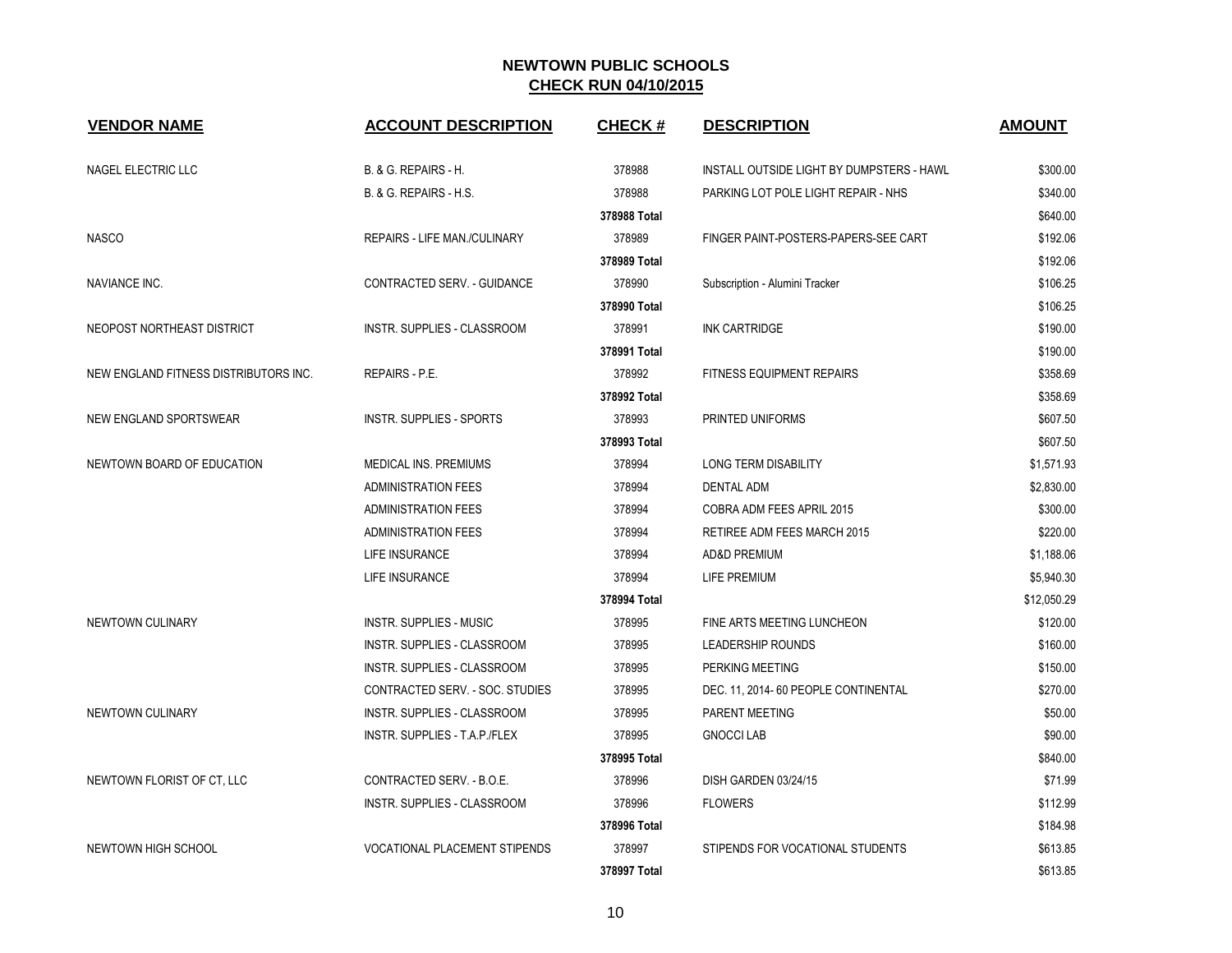| <b>VENDOR NAME</b>          | <b>ACCOUNT DESCRIPTION</b>       | <b>CHECK#</b> | <b>DESCRIPTION</b>                                         | <b>AMOUNT</b> |
|-----------------------------|----------------------------------|---------------|------------------------------------------------------------|---------------|
| THE NIXON COMPANY           | <b>INSTR. SUPPLIES - SPORTS</b>  | 378998        | <b>BANNERS</b>                                             | \$419.00      |
|                             |                                  | 378998 Total  |                                                            | \$419.00      |
| NOBLE DESKTOP LLC           | TEXTBOOKS - BUSINESS ED.         | 378999        | ADOBE INC DESIGN                                           | \$50.05       |
|                             | TEXTBOOKS - BUSINESS ED.         | 378999        | ADOBE PHOTOSHOP CC                                         | \$50.05       |
|                             | TEXTBOOKS - BUSINESS ED.         | 378999        | PHOTOSHOP CC ADVANCED                                      | \$50.05       |
|                             | TEXTBOOKS - BUSINESS ED.         | 378999        | ADOBE ILLUSTRATOR CC                                       | \$50.05       |
|                             | TEXTBOOKS - BUSINESS ED.         | 378999        | INTO TO IPHONE/IPAD DEVELOPMENT                            | \$50.05       |
|                             | TEXTBOOKS - BUSINESS ED.         | 378999        | ADOBE AFTER EFFECTS CC                                     | \$50.05       |
|                             | TEXTBOOKS - BUSINESS ED.         | 378999        | <b>UPS GROUND</b>                                          | \$10.00       |
|                             |                                  | 378999 Total  |                                                            | \$310.30      |
| <b>NWEA</b>                 | <b>INSTR. SUPPLIES - SCIENCE</b> | 379000        | Web based Measures of Academic Progress for Science. See a | \$99.00       |
|                             | INSTR. SUPPLIES - CLASSROOM      | 379000        | Balance of cost. No shipping charge                        | \$132.25      |
|                             |                                  | 379000 Total  |                                                            | \$231.25      |
| NYA SPORTS & FITNESS CENTER | CONTRACTED SERV. - SPORTS        | 379001        | <b>TURF RENTAL</b>                                         | \$1,460.00    |
|                             |                                  | 379001 Total  |                                                            | \$1,460.00    |
| ON-SITE SHREDDING           | CONTRACTED SERV. - BUS. SERV.    | 379002        | SHREDDING SERV AT C/O 2014/15                              | \$37.46       |
|                             |                                  | 379002 Total  |                                                            | \$37.46       |
| OTIS ELEVATOR COMPANY       | <b>B&amp;G CONTRACTED SERV.</b>  | 379003        | ELEVATOR SVC CONTRACT - HAWL / RIS 2014-2015               | \$267.57      |
|                             |                                  | 379003 Total  |                                                            | \$267.57      |
| PALOS SPORTS INC.           | INSTR. SUPPLIES - P.E.           | 379004        | PE instructional supplies see attached                     | \$475.15      |
|                             | INSTR. SUPPLIES - P.E.           | 379004        | Shipping                                                   | \$75.00       |
|                             | INSTR. SUPPLIES - P.E.           | 379004        | PE instructional supplies see attached                     | \$69.99       |
|                             | INSTR. SUPPLIES - P.E.           | 379004        | PE instructional supplies see attached                     | \$363.72      |
|                             | INSTR. SUPPLIES - P.E.           | 379004        | PE instructional supplies see attached                     | \$469.96      |
|                             | INSTR. SUPPLIES - P.E.           | 379004        | PE instructional supplies see attached                     | \$335.70      |
|                             |                                  | 379004 Total  |                                                            | \$1,789.52    |
| PAR INC.                    | INSTR. SUPPLIES - PSYCH.         | 379005        | EDDT WW6008RF                                              | \$132.00      |
|                             | INSTR. SUPPLIES - PSYCH.         | 379005        | <b>SHIPPING</b>                                            | \$13.20       |
|                             | INSTR. SUPPLIES - PSYCH.         | 379005        | 4467 BRIEF PARENT                                          | \$112.00      |
|                             | INSTR. SUPPLIES - PSYCH.         | 379005        | <b>BRIEF 4468 TEACHER</b>                                  | \$112.00      |
|                             | INSTR. SUPPLIES - PSYCH.         | 379005        | <b>SHIPPING</b>                                            | \$22.40       |
|                             |                                  | 379005 Total  |                                                            | \$391.60      |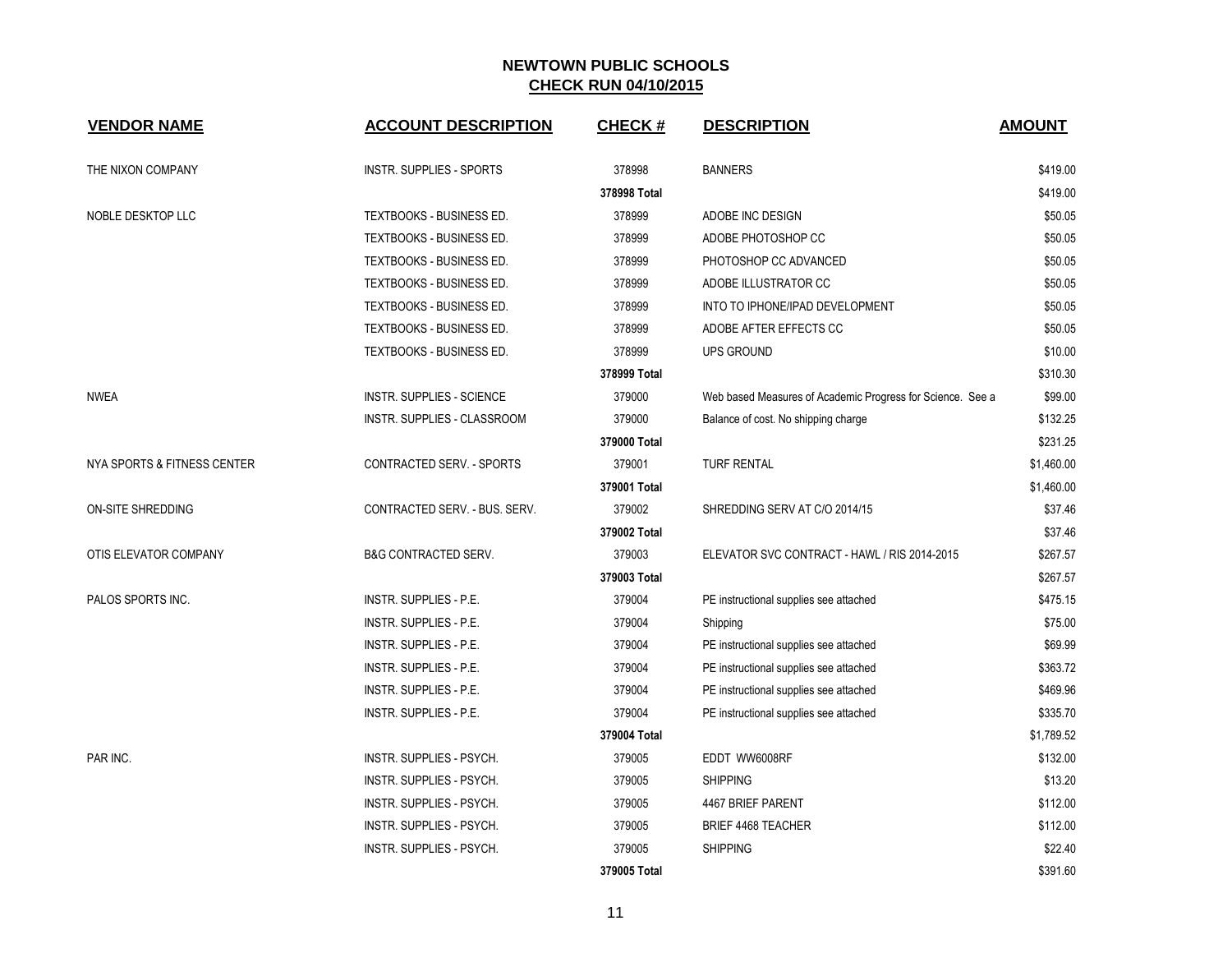| <b>VENDOR NAME</b>           | <b>ACCOUNT DESCRIPTION</b>          | <b>CHECK#</b> | <b>DESCRIPTION</b>                                  | <b>AMOUNT</b> |
|------------------------------|-------------------------------------|---------------|-----------------------------------------------------|---------------|
| T.R. PAUL INC.               | PENSION PLAN                        | 379006        | PENSION PLAN MARCH 2015                             | \$30.00       |
|                              |                                     | 379006 Total  |                                                     | \$30.00       |
| PC & MAC EXCHANGE            | REPAIRS - INFO. TECH.               | 379007        | Battery for the Dell Latitude E5420 - part #1309216 | \$216.00      |
|                              |                                     | 379007 Total  |                                                     | \$216.00      |
| $PCM-G$                      | INSTR. SUPPLIES - INFO. TECH.       | 379008        | HP LaserJet Pro M201dw 13320000                     | \$398.00      |
|                              | INSTR. SUPPLIES - INFO. TECH.       | 379008        | HP LaserJet Enterprise P3015n 8133838               | \$565.00      |
|                              |                                     | 379008 Total  |                                                     | \$963.00      |
| PEARSON EDUCATION INC.       | TEXTBOOKS - CURR. DEVELOP.          | 379009        | Ecce Romani I 4th ed. SEE QUOTE ATTACHED            | \$6,670.50    |
|                              | TEXTBOOKS - CURR. DEVELOP.          | 379009        | Shipping and Handling                               | \$500.29      |
|                              |                                     | 379009 Total  |                                                     | \$7,170.79    |
| <b>CAROL PELLIGRA</b>        | STAFF TRAIN. - CLASSROOM            | 379010        | <b>NCECA CONF</b>                                   | \$287.38      |
|                              |                                     | 379010 Total  |                                                     | \$287.38      |
| J.W. PEPPER & SON INC.       | <b>INSTR. SUPPLIES - MUSIC</b>      | 379011        | misc. music arrangements materials already received | \$142.92      |
|                              | INSTR. SUPPLIES - MUSIC             | 379011        | misc. music arrangements materials already received | \$1.95        |
|                              |                                     | 379011 Total  |                                                     | \$144.87      |
| PERKINS SCHOOL FOR THE BLIND | TUITION - OUT-OF-DISTRICT           | 379012        | TUITION - OUT-OF-DISTRICT                           | \$24,171.40   |
|                              |                                     | 379012 Total  |                                                     | \$24,171.40   |
| PETTY CASH                   | POSTAGE - ADMIN.                    | 379013        | PETTY CASH                                          | \$13.61       |
|                              | INSTR. SUPPLIES - CLASSROOM         | 379013        | PETTY CASH                                          | \$59.37       |
|                              |                                     | 379013 Total  |                                                     | \$72.98       |
| PHONAK LLC                   | EQUIPMENT - SP/HEAR.                | 379014        | FM UNIT                                             | \$2,404.10    |
|                              |                                     | 379014 Total  |                                                     | \$2,404.10    |
| <b>DARREN PIERRE</b>         | <b>B&amp;G SUPPLIES - CUSTODIAL</b> | 379015        | SHOES (50059)                                       | \$100.00      |
|                              |                                     | 379015 Total  |                                                     | \$100.00      |
| PRESENTATION SYSTEMS INC     | OFF. SUPPLIES - ADMIN.              | 379016        | eCOLOR Scan Click Print Full Color Poster Printer   | \$1,800.00    |
|                              |                                     | 379016 Total  |                                                     | \$1,800.00    |
| PRO-ED                       | <b>INSTR. SUPPLIES - PSYCH.</b>     | 379017        | CAS2 EXAMINER RECORD FORMS                          | \$150.00      |
|                              | INSTR. SUPPLIES - PSYCH.            | 379017        | CAS2 STUDENT RESPONSE BOOKLET AGES 8-19             | \$66.00       |
|                              | INSTR. SUPPLIES - PSYCH.            | 379017        | CAS2 FIGURE MEMORY RESPONSE BOOKLET AGES 5-19       | \$114.00      |
|                              | INSTR. SUPPLIES - PSYCH.            | 379017        | <b>SHIPPING</b><br><b>END USER:</b>                 | \$33.00       |
|                              |                                     | 379017 Total  |                                                     | \$363.00      |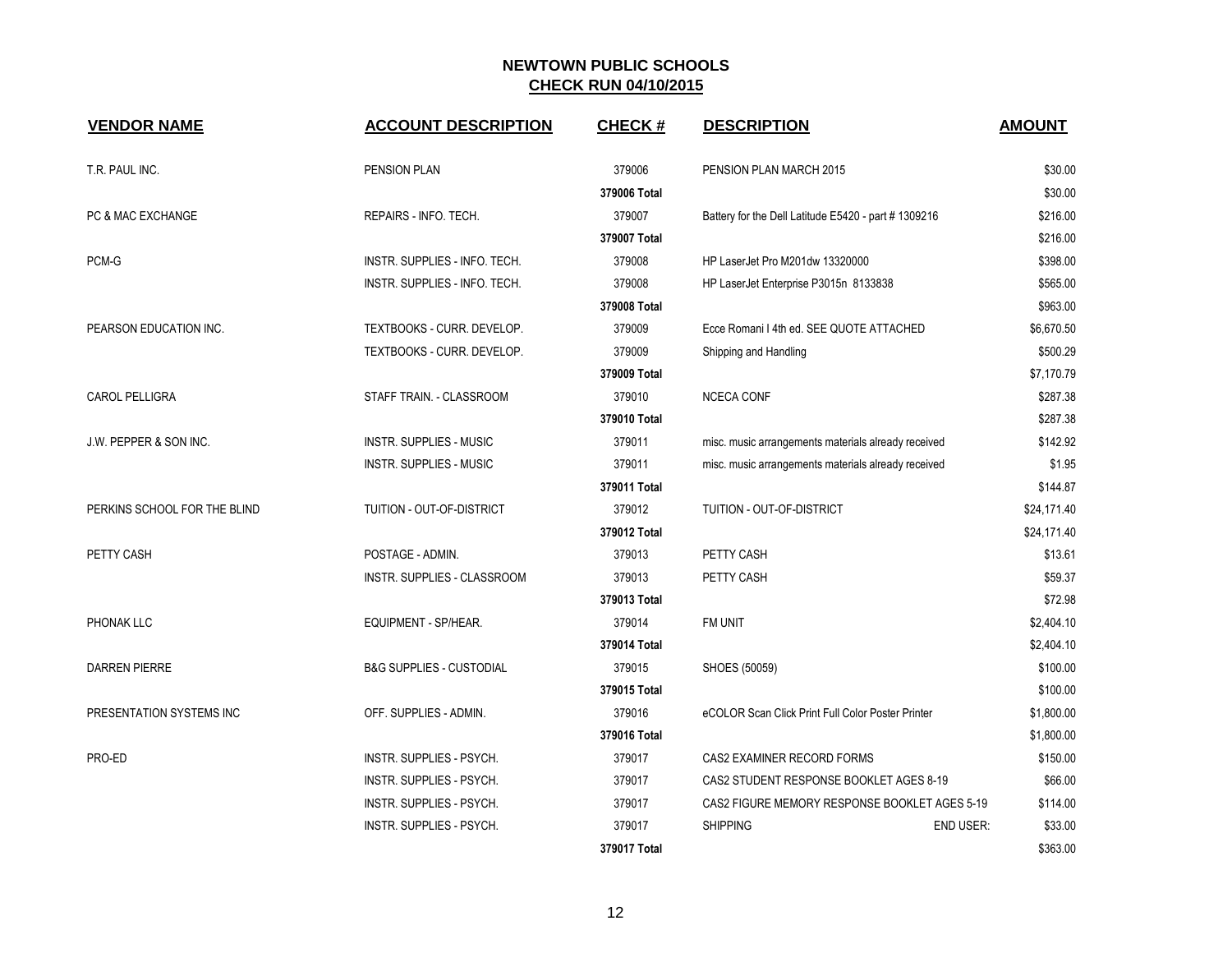| <b>VENDOR NAME</b>                   | <b>ACCOUNT DESCRIPTION</b>        | <b>CHECK#</b> | <b>DESCRIPTION</b>                                    | <b>AMOUNT</b> |
|--------------------------------------|-----------------------------------|---------------|-------------------------------------------------------|---------------|
| <b>QUIA SUBSCRIPTIONS DEPARTMENT</b> | CONTRACTED SERV. - COMPUTER ED.   | 379018        | Renewal - 1 year Quia Web Site License                | \$1,500.00    |
|                                      |                                   | 379018 Total  |                                                       | \$1,500.00    |
| THE READING & WRITING PROJECT        | STAFF TRAIN. - STAFF DEVELOP.     | 379019        | Columbia Reading and Writing Project Staff Developers | \$2,000.00    |
|                                      | OTHER SUPPLIES - STAFF DEVELOP.   | 379019        | Two Staff Presenters: MS and RIS Five Visits each.    | \$238.21      |
|                                      | STAFF TRAVEL - STAFF DEVELOP.     | 379019        | Two Presenters Five Visits per school 2014-2015       | \$99.54       |
|                                      |                                   | 379019 Total  |                                                       | \$2.337.75    |
| <b>JIM ROSS</b>                      | OFF. SUPPLIES - ADMIN.            | 379020        | PIZZA FOR STUDENTS                                    | \$145.07      |
|                                      |                                   | 379020 Total  |                                                       | \$145.07      |
| <b>NELSON M. SANTOS</b>              | STAFF TRAVEL - INFO. TECH.        | 379021        | TRAVEL MARCH 2015                                     | \$106.43      |
|                                      |                                   | 379021 Total  |                                                       | \$106.43      |
| <b>SCHOOL SPECIALTY</b>              | INSTR. SUPPLIES - CLASSROOM       | 379022        | School supplies: tissue, tape, pocket folders         | \$725.01      |
|                                      |                                   | 379022 Total  |                                                       | \$725.01      |
| <b>SECURE ECO SHRED</b>              | OFF. SUPPLIES - ADMIN.            | 379023        | Shredding services - Invoice # 0316-3931              | \$43.00       |
|                                      |                                   | 379023 Total  |                                                       | \$43.00       |
| SHI INTERNATIONAL CORP.              | CONTRACTED SERV. - INFO. TECH.    | 379024        | Retrospect Annual Support & MAINT W                   | \$425.10      |
|                                      | CONTRACTED SERV. - INFO. TECH.    | 379024        | Retrospect Annual Support & Maintain                  | \$200.60      |
|                                      | CONTRACTED SERV. - INFO. TECH.    | 379024        | Retrospect Annual Support & Maintain                  | \$401.20      |
|                                      |                                   | 379024 Total  |                                                       | \$1,026.90    |
| SHIFFLER EQUIPMENT SALES INC.        | <b>B&amp;G SUPPLIES - MAINT.</b>  | 379025        | AIR MOVER W/TELESCOPING HANDLE                        | \$279.15      |
|                                      |                                   | 379025 Total  |                                                       | \$279.15      |
| SILVER'S SOLAR SOLUTIONS LLC         | B. & G. IMPROVE - HAW.            | 379026        | Protective window film installation - HAW             | \$19,100.00   |
|                                      | B. & G. IMPROVE - M.G.            | 379026        | Security window film installation - MG                | \$19,202.00   |
|                                      | B. & G. IMPROVE - HOM.            | 379026        | Security window film installation - HOM               | \$8,700.00    |
|                                      | B. & G. IMPROVE - RIS.            | 379026        | Security window film installation - RIS               | \$18,553.00   |
|                                      | <b>B. &amp; G. IMPROVE - M.S.</b> | 379026        | Security window film installation - NMS               | \$18,675.00   |
|                                      | B. & G. IMPROVE - H.S.            | 379026        | Security film installation - NHS                      | \$23,367.00   |
|                                      | B. & G. IMPROVE - CHS.            | 379026        | SECURITY FILM INSTALL - SH                            | \$1,500.00    |
|                                      | B. & G. IMPROVE - M.G.            | 379026        | SECURITY FILM INSTALL - MG                            | \$1,498.00    |
|                                      | B. & G. IMPROVE - RIS.            | 379026        | SECURITY FILM INSTALL - RIS                           | \$11,447.00   |
|                                      | B. & G. IMPROVE - M.S.            | 379026        | SECURITY FILM INSTALL - NMS                           | \$2,925.00    |
|                                      | B. & G. IMPROVE - H.S.            | 379026        | SECURITY FILM INSTALL - NHS                           | \$26,033.00   |
|                                      |                                   | 379026 Total  |                                                       | \$151,000.00  |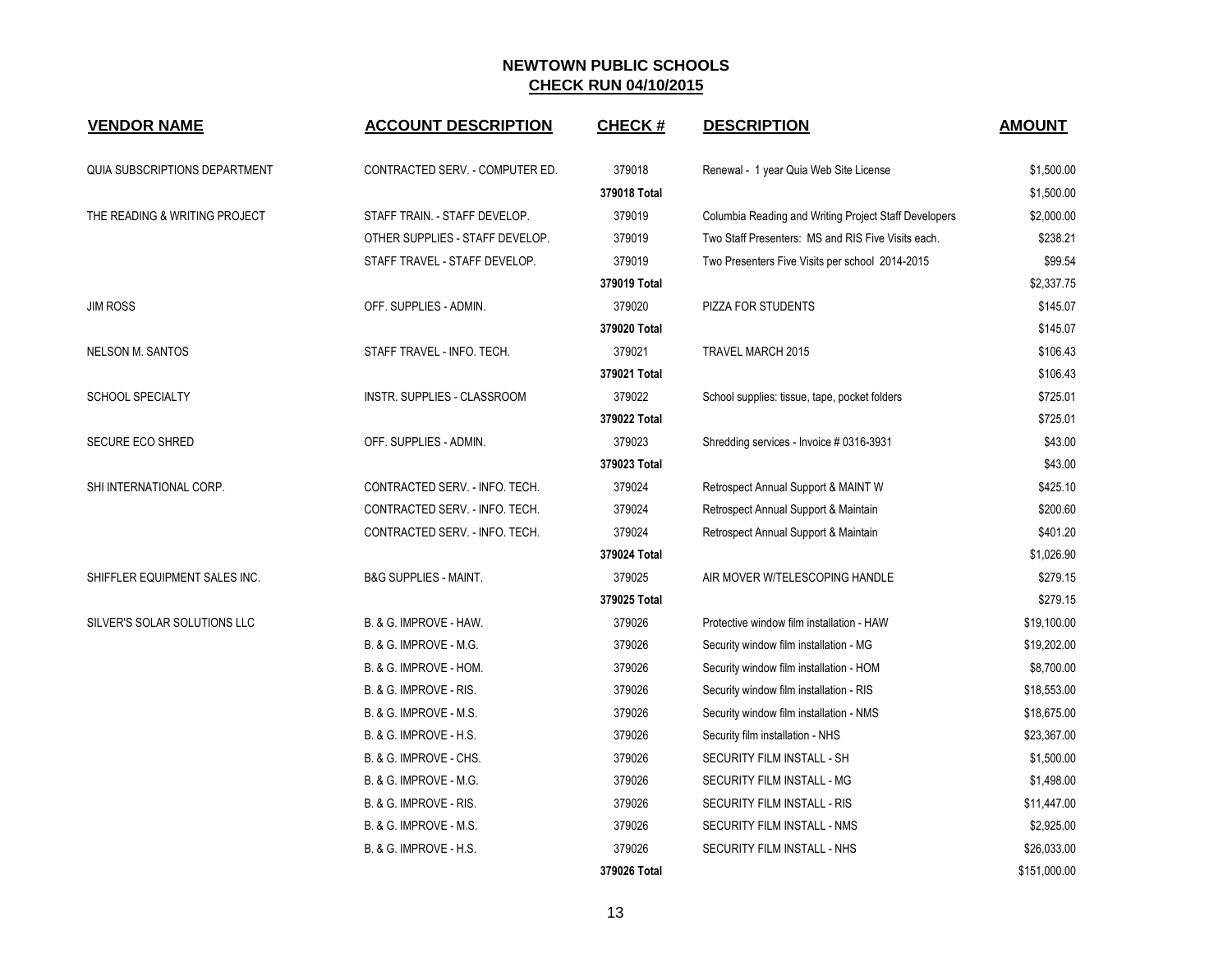| <b>VENDOR NAME</b>                 | <b>ACCOUNT DESCRIPTION</b>       | CHECK #      | <b>DESCRIPTION</b>                             | <b>AMOUNT</b> |
|------------------------------------|----------------------------------|--------------|------------------------------------------------|---------------|
| SOUTHBURY PRINTING CENTRE, INC.    | OFF. SUPPLIES - BUS. SERV.       | 379027       | NEWTOWN PUBLIC SCHOOLS REGULAR ENVELOPES       | \$141.22      |
|                                    |                                  | 379027 Total |                                                | \$141.22      |
| THE SOUTHFIELD CENTER FOR PSY SERV | CONTRACTED SERV. - SP/HEAR.      | 379028       | CONTRACTED SERV. - SP/HEAR.                    | \$991.84      |
|                                    |                                  | 379028 Total |                                                | \$991.84      |
| SPATH BJORKLUND ASSOCIATES INC.    | PROF. SERV. - B. & G.            | 379029       | PROF SERV QUARTERLY MONITORING                 | \$1,557.00    |
|                                    |                                  | 379029 Total |                                                | \$1,557.00    |
| SPC SCHOOL PUBLICATIONS COMPANY    | PRINTING - ENGLISH               | 379030       | 200 COPIES HAWKEYE VOL XXVI ISSUE 5            | \$1,069.00    |
|                                    |                                  | 379030 Total |                                                | \$1,069.00    |
| STAMP FULFILLMENT SERVICES         | POSTAGE - GUIDANCE               | 379031       | Stamped envelopes per attached order form.     | \$878.25      |
|                                    | POSTAGE - GUIDANCE               | 379031       | premium options fee                            | \$7.05        |
|                                    | POSTAGE - GUIDANCE               | 379031       | handling charge                                | \$16.15       |
|                                    |                                  | 379031 Total |                                                | \$901.45      |
| STAPLES ADVANTAGE                  | INSTR. SUPPLIES - INFO. TECH.    | 379032       | Supplies for Tech, DVDs, Thumb drives etc.     | \$13.04       |
|                                    | INSTR. SUPPLIES - INFO. TECH.    | 379032       | Supplies for Tech, DVDs, Thumb drives etc.     | \$55.80       |
|                                    | INSTR. SUPPLIES - INFO. TECH.    | 379032       | Supplies for Tech, DVDs, Thumb drives etc.     | \$76.71       |
|                                    |                                  | 379032 Total |                                                | \$145.55      |
| <b>TESTA REFRIGERATION, LLC</b>    | REPAIRS - CAFETERIA              | 379033       | <b>REPAIR GLASS GRAB &amp; GO</b>              | \$177.50      |
| <b>TESTA REFRIGERATION, LLC</b>    | REPAIRS - CAFETERIA              | 379033       | <b>REPAIR FREEZCA</b>                          | \$250.00      |
|                                    |                                  | 379033 Total |                                                | \$427.50      |
| TOM'S SERVICE LLC                  | REPAIRS - CAFETERIA              | 379034       | <b>REPAIR VULCAN TILT SKILLET</b>              | \$75.00       |
|                                    | <b>REPAIRS - CAFETERIA</b>       | 379034       | <b>REPAIR APW STEAM TABLE</b>                  | \$266.00      |
|                                    | REPAIRS - CAFETERIA              | 379034       | REPAIR BLODGETT C-OVEN                         | \$443.28      |
|                                    |                                  | 379034 Total |                                                | \$784.28      |
| <b>TORRCO</b>                      | <b>B&amp;G SUPPLIES - MAINT.</b> | 379035       | COUPLINGS, ELBOWS, - PLUMBING SUPPLIES         | \$93.80       |
|                                    | <b>B&amp;G SUPPLIES - MAINT.</b> | 379035       | COUPLINGS, ELBOWS, - PLUMBING SUPPLIES         | \$37.00       |
|                                    | <b>B&amp;G SUPPLIES - MAINT.</b> | 379035       | COUPLINGS, ELBOWS, - PLUMBING SUPPLIES         | \$250.97      |
|                                    |                                  | 379035 Total |                                                | \$381.77      |
| <b>TOTAL LIGHTING SERVICE LLC</b>  | <b>B&amp;G CONTRACTED SERV.</b>  | 379036       | <b>INSPECT / REPAIR EMERG LTS / EXIT SIGNS</b> | \$720.00      |
|                                    |                                  | 379036 Total |                                                | \$720.00      |
| USPS-HASLER (C/O)                  | POSTAGE - BUS, SERV.             | 379037       | POSTAL 0250065                                 | \$1,000.00    |
|                                    |                                  | 379037 Total |                                                | \$1,000.00    |